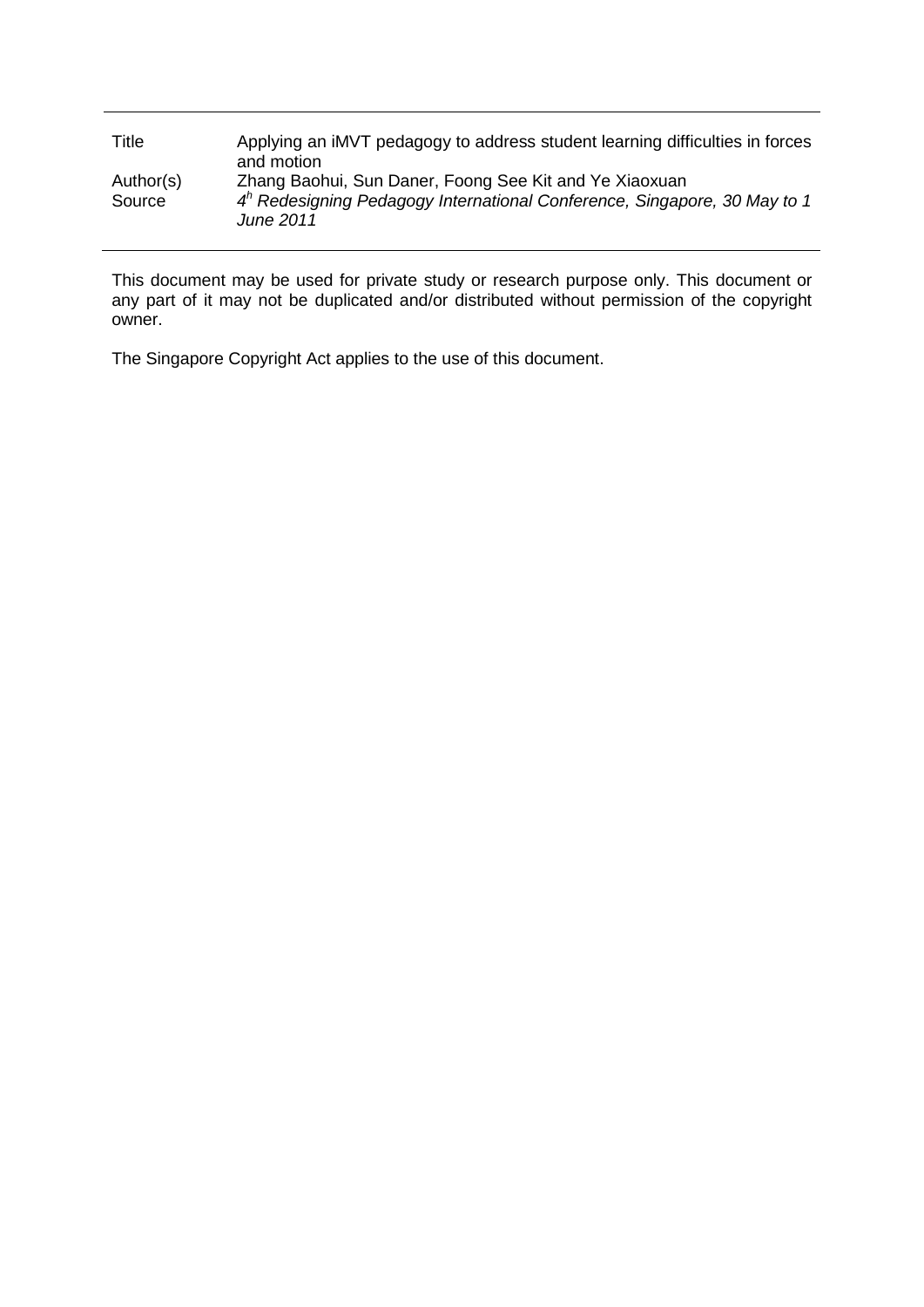# **APPLYING AN iMVT PEDAGOGY TO ADDRESS STUDENT LEARNING DIFFICULTIES IN FORCES AND MOTION**

ZHANG Baohui

SUN Dan Er

FOONG See Kit

YE Xiaoxuan

Learning Sciences Laboratory

National Institute of Education, Nanyang Technological University, Singapore

Paper presented at the 4th Redesigning Pedagogy International Conference

May/June 2011, Singapore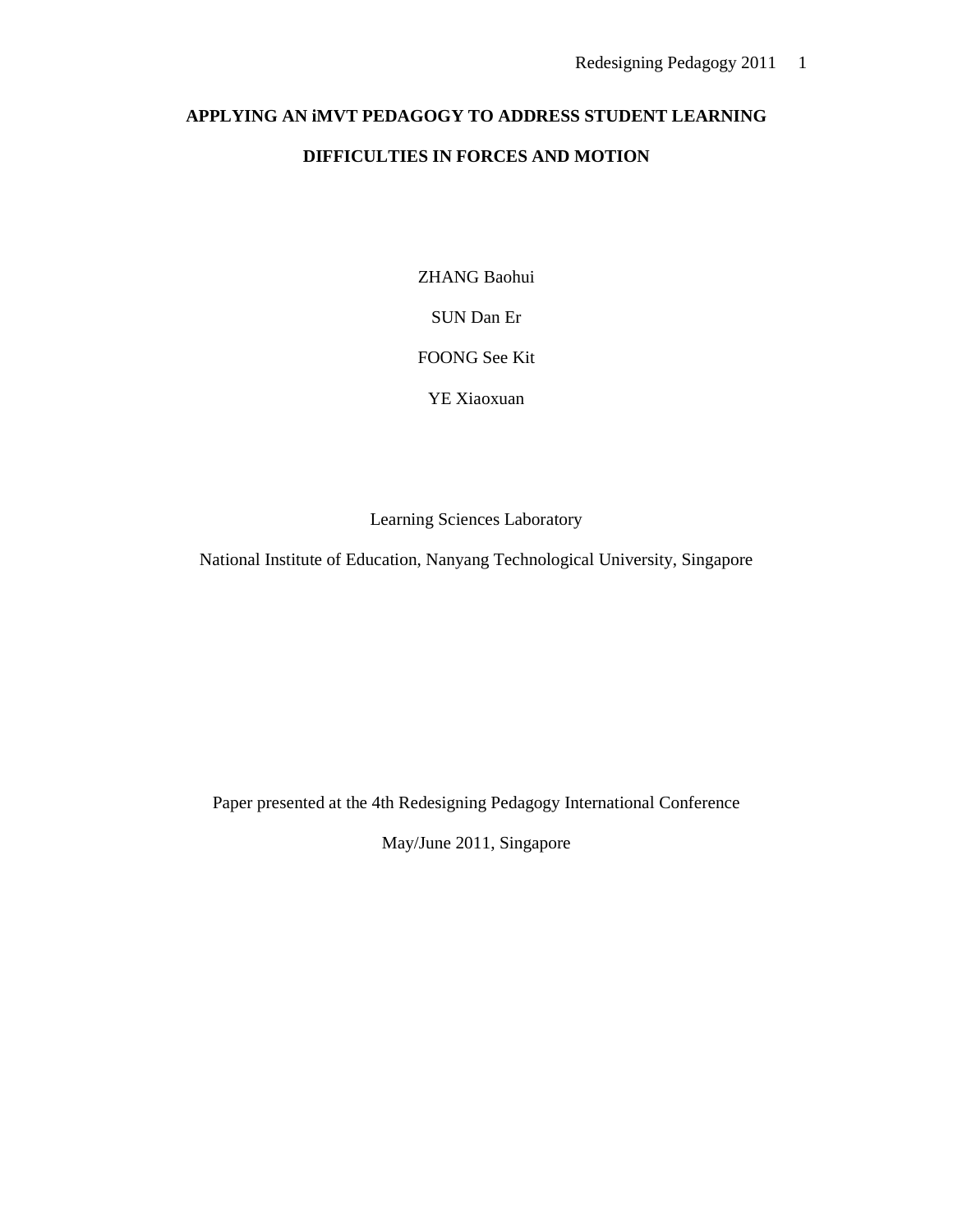#### **Abstract**

This study is part of a project in exploring how to design, sustain, and scale up an iMVT (Modeling and Visualization Technology integrated inquiry-based Learning) pedagogy in science in Singapore schools. The paper describes the co-design process of a student workbook and research through collaboration between a school teacher and researchers on the topic of *Forces and Motion* and findings during and after the enactment of the curriculum. The study involved eighty-two secondary one students from two experimental and two control classes of an above average school. The iMVT integrated curriculum with the topic of *Forces and Motion* took one month to finish in the experimental classes (Including pre-test, intervention and post-test) in this school. Pre-test and post-test data from experimental and control classes in the school were collected. Other data included post-survey, interviews of students and the teacher about the design and enactment of the curriculum, classroom observation field notes and videos. The statistical results showed that there was improvement in the students' conceptual understanding measured by the post-test for both control and experimental groups; the improvement in the experimental group was statistically significant. Surveys about students' views of the iMVT approach showed that most of students had positive feedback on iMVT implementation in classroom and appreciated its features. Students' artefacts showed that they made their understanding of *Forces and Motion* explicit by making models from low quality to high quality. Teacher interviews showed that the teacher appreciated certain elements of the pedagogy and thought the iMVT was a systematic way to address students learning difficulties. The study contributes to the literature by providing strategies to curriculum material development and students learning in order to promote desired education change in schools.

Keywords: Forces and Motion; Modeling and visualization technology; Inquiry; Secondary school students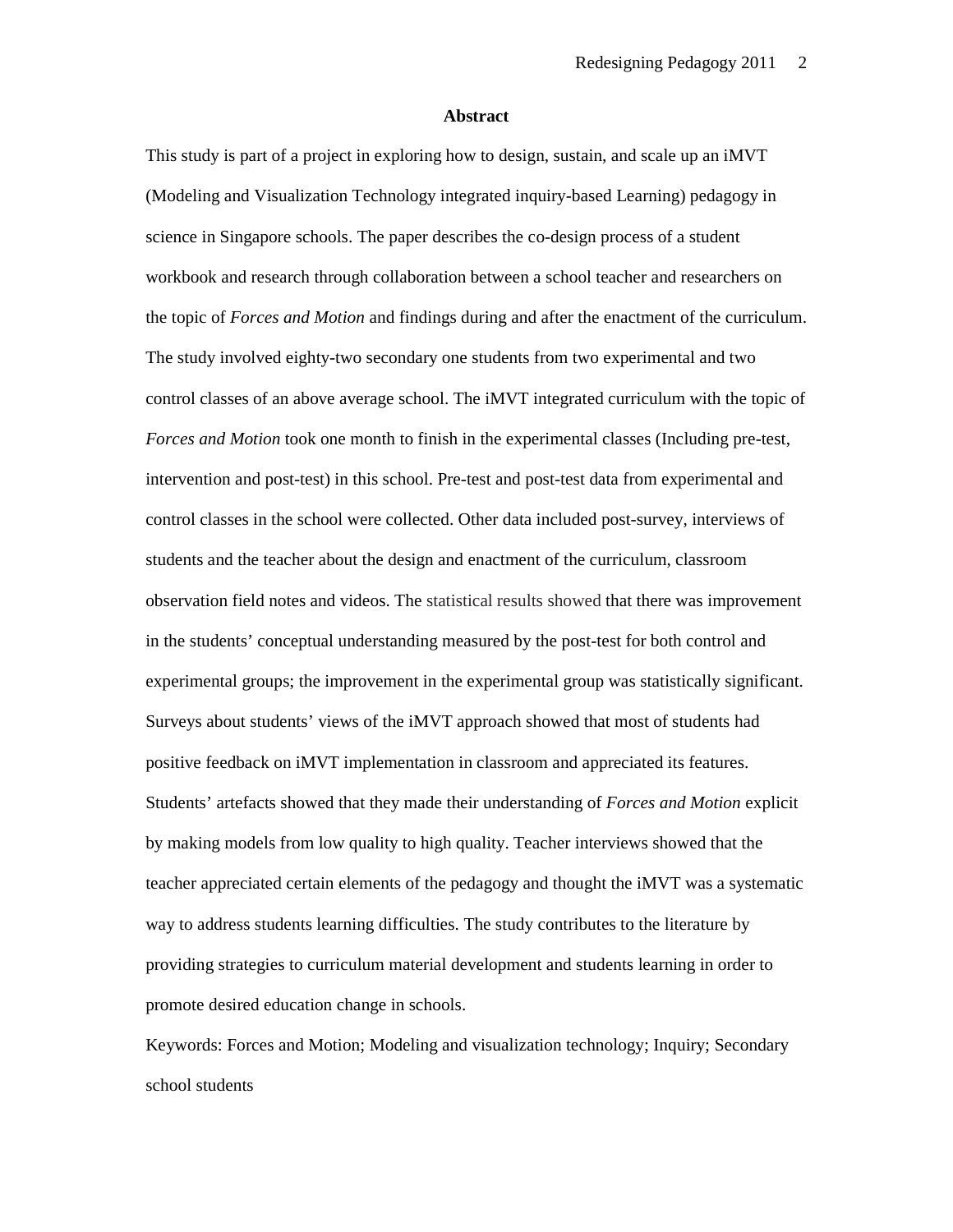# **APPLYING AN iMVT PEDAGOGY TO ADDRESS STUDENT LEARNING DIFFICULTIES IN FORCES AND MOTION**

#### **Introduction**

Using ICT integrated pedagogies to address student science learning difficulties has received much attention among science education researchers. Intuitive beliefs or pre-instructional conceptions have a special place among the sources of difficulties that students come across in physics (Savinainen, Scott, & Viiri, 2005), which affect student's learning of new concept. Pre-instructional conceptions can refer to preconceptions, alternative conceptions, misconceptions, scientific intuitions, children's science, common sense concepts and spontaneous knowledge based on previous studies (Eryilmaz, 2002). As a most widely discussed topic in mechanics, many evidences have shown that Forces and Motion is a topic in which students have more alternative conceptions compared to other topics. In this study, students' alternative conceptions in Forces and Motion were examined before and after they studied an iMVT (**M**odeling and **V**isualization **T**echnology integrated **i**nquiry-based Learning) curriculum. As an innovative pedagogy in science education, iMVT approach has shown some effectiveness in addressing student learning difficulties in science. It has been about six years for researchers to explore the developments and refinement of this iMVT pedagogy (B. H. Zhang, et al., 2010). iMVT pedagogy has not only improved students' conceptual understanding but also process and reasoning skills, as well as understanding of models and modeling (B. H. Zhang, et al., 2008). However, it takes time for us to develop a process model about how to integrate iMVT in curriculum development and show its efficacy. This study intends to fill in the gap in the literature by describing the process and effectiveness of how to integrate and enact ICT in inquiry-based learning. The following research questions guided the study: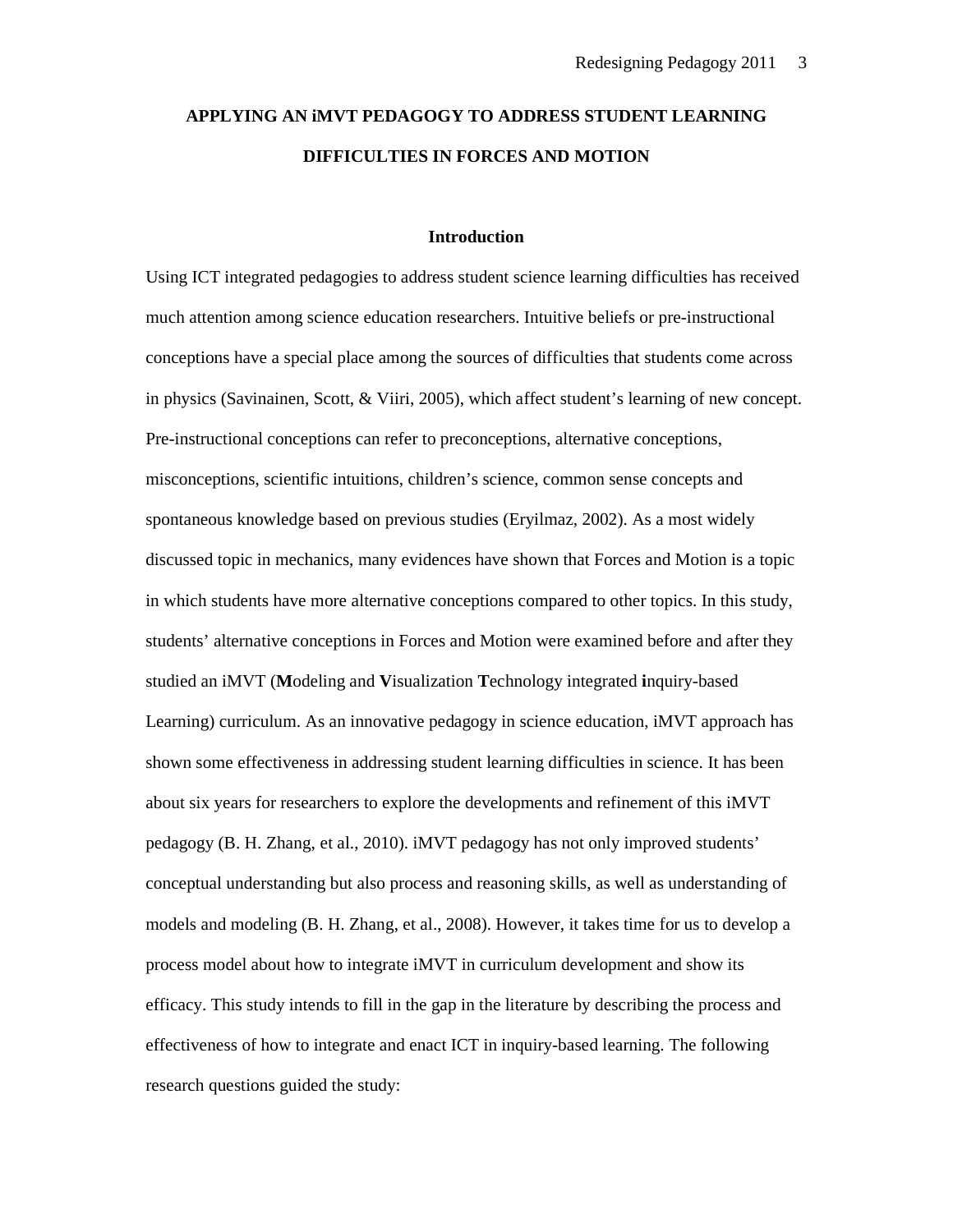- 1. How to integrate iMVT in a physic *Forces and Motion* unit through a co-design process?
- 2. How are student alternative conceptions addressed in the *Forces and Motion* unit?
- 3. What is the learning effectiveness of the enacted unit?

### **Theoretical Underpinning**

# *The iMVT Pedagogy*

iMVT pedagogy has been formed, enacted, and refined in secondary schools in Singapore for about six years (B. H. Zhang, et al., 2010). Models and modeling, visualizations, and science inquiry are the main components of iMVT pedagogy. In science, models are representations of abstract or complex science phenomenon, process, concepts, and theories (Cartier, Rudolph, & Stewart, 1999; Gilbert 1995; Hestenes, 1987; Ingham & Gilbert, 1991). Models maintain the key features or attributes of the real thing. Thus, the unique properties of objects together with their interactive relations in science phenomenon can be revealed through scientific models. *Modeling* approach allows students to present and construct understanding of science phenomenon as complex systems by elaborating on variables, relationships, and the interaction among the components of the systems. Building models not only has the potential to help students improve their understanding about natural phenomena or complex systems, but also facilitate their understanding of the nature of science as an enterprise that is largely concerned with extending and refining models (Gilbert, Boulter, & Rutherford, 1998). *Visualization* is to simulate abstract and invisible interactions through visible manipulation. This usually involves the use of *Technology*. iMVT approach in science involves computersupported technology to facilitate student's model-based learning. Students are also provided with visual aids (such as simulations, animations, videos, virtual labs, and the like) to understand science phenomenon through various representations. Different representations with different merits are more flexible for scaffolding students' learning. Further, iMVT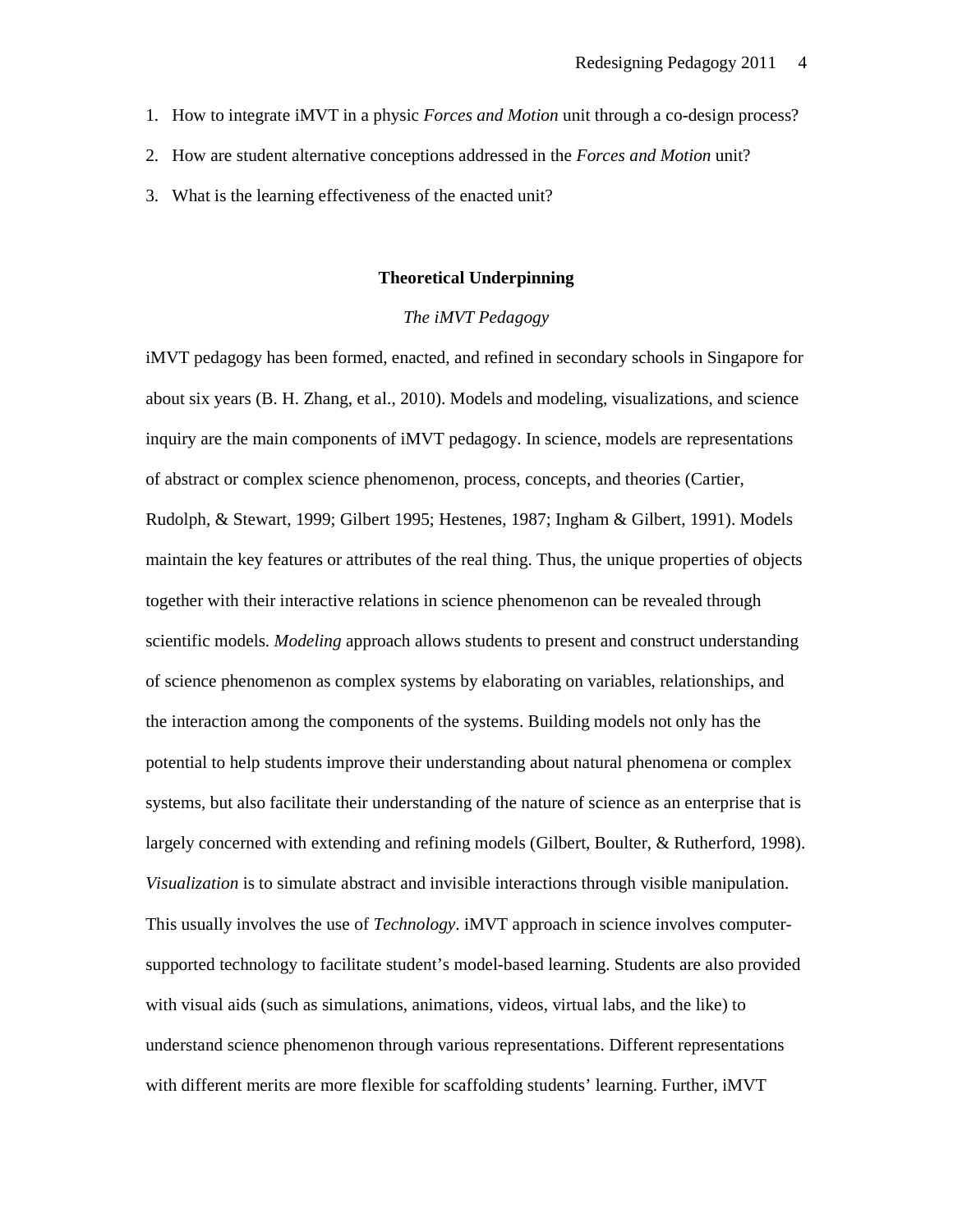scaffolds students' science inquiry through several inquiry processes, such as contextualization, thinking aloud, inquiry question and hypothesis, investigation, discussion and collaboration, modeling, simulation, visualisation, reflection, and application. Such features of inquiry learning can be seen in the designed iMVT curriculum materials which will be discussed later.

# *Co-design Approach*

In recent years, a collaborative approach to develop innovations has been explored by researchers in the learning sciences. Penuel and his colleagues (2007) defined the co-design process as a highly-facilitated, team-based process in which teachers, researchers, and developers work together in defined roles to design an educational innovation, realize the design in one or more prototypes, and evaluate each prototype's significance for addressing a concrete educational need. They described seven characteristics of co-design: 1) co-design takes on a concrete, tangible innovation challenge; 2) begins by taking stock of current practice and classroom contexts; 3) has a flexible curricular target; 4) needs a bootstrapping event or process to catalyze the team's work; 5) is timed to fit the school cycle; 6) strong facilitation with well-defined roles is a hallmark of co-design; 7) there is central accountability for the quality of the products. These seven characteristics fit our study well. The most common form of collaboration in educational research is to involve researchers and teachers or even students (Gunckel & Moore, 2005), and sometimes software developers (Penuel, et al., 2007). There are many reasons to involve teachers as co-designers in the curriculum development process (Barnett, 1991; Clayton, 2007), rather than confining teachers' role to that of transmitters of curricula developed by others (Clayton, 2007; Connelly & Ben-Peretz, 1997). In addition to being a means to develop curriculum materials and assessment tools (Edelson, 2002; Maldonado & Pea, 2010; Penuel, et al., 2007), the codesign process is also perceived as a way to build community and common language among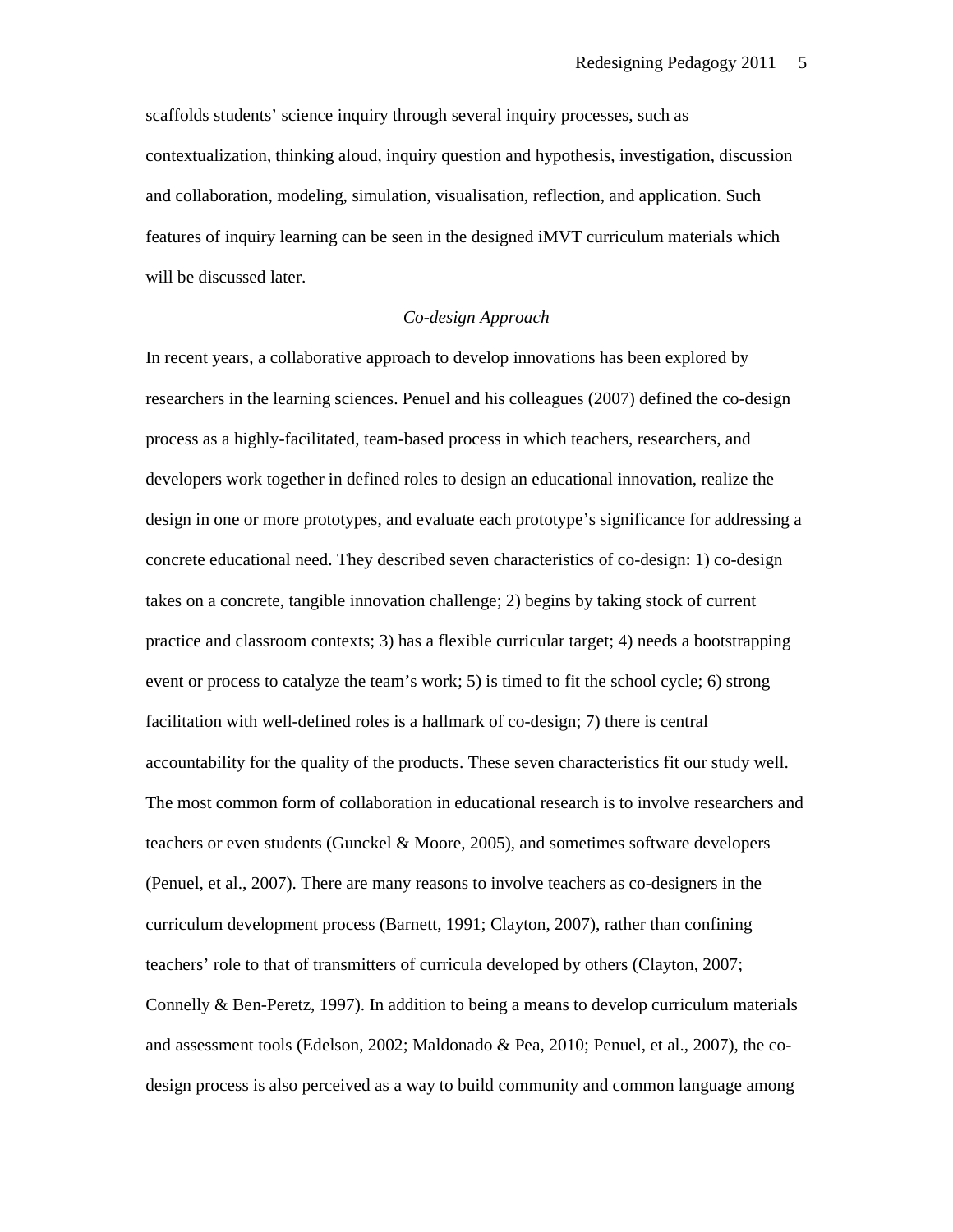different communities of practice such as researchers and teachers. The co-design approach seems to be more popular in Western countries than in the Asian countries, where those lower in the hierarchy are more submissive towards prescribed policy and leaders' decisions (Batliwala, 2003), and where it is less common for subordinates to be included in planning. In Asian contexts, little research has been done on the mechanism behind collaboration among different parties. The research team has explored the process of co-design in chemistry curriculum development and summarized a tripartite collaboration among researchers, teachers, and curriculum specialist (Ye, Zhang, & Chia, 2010). The case study showed that through co-designing the curriculum materials, the three parties demonstrated their expertise and learnt from each other, and the effectiveness of the tripartite model was proved by the capacity development of the teacher and his acknowledgement of co-design's role in the sustaining efforts of the innovation, as well as the students' significant improvement on content understanding and their attitude towards the pedagogy.

## *Alternative Conceptions in Forces and Motion*

Alternative conceptions refer to those intuitive beliefs, pre-instructional conceptions or prior ideas of phenomena that are often inconsistent with or contradict those of accepted science (Osborne, Freyberg, & Education, 1996). Although students' conceptions are not consistent with scientifically accepted ones, they are deeply settled down in students' cognitive structure since they are reasonable for them. These non-scientific conceptions negatively affect students' further learning and hinder students from the new constructions which are consistent with scientifically accepted ideas (ÜNAL, Coştu, & AYAS, 2010). The field of alternative conceptions study has been a dominant area of research in science education for more than two decades (Tao & Gunstone, 1999). Based on the literature review, we aggregated alternative conceptions in *Forces and Motion* (Eryilmaz, 2002; Galili & Bar, 1992; Ozdemir & Clark, 2009; Tao & Gunstone, 1999). The concepts are required as the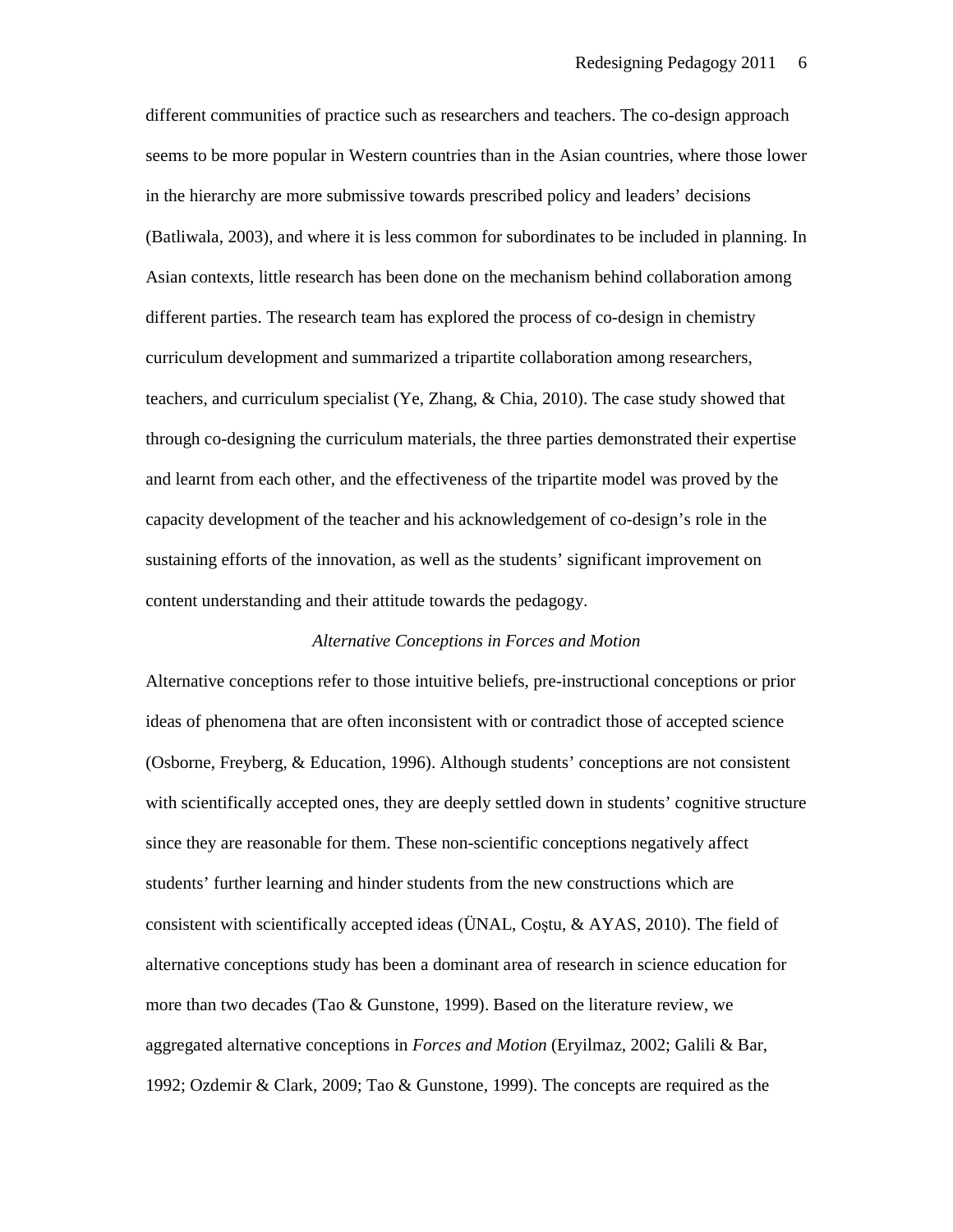instructional objectives in the unit plan of the pilot school. We list the common alternative

conceptions that correspond to the instructional objectives and test questions. See Table 1

(The test paper is shown in Appendix 1).

| <b>Question</b> | <b>Instructional Objectives</b>                                                                                                                                                                                                                                                           | <b>Alternative concepts</b>                                                                                                                                                                                            |
|-----------------|-------------------------------------------------------------------------------------------------------------------------------------------------------------------------------------------------------------------------------------------------------------------------------------------|------------------------------------------------------------------------------------------------------------------------------------------------------------------------------------------------------------------------|
| MCQ-1           | • Identify some examples of forces in our daily life,<br>including gravitational force                                                                                                                                                                                                    | (1c) Heavier objects fall faster                                                                                                                                                                                       |
| MCQ-2           | • Demonstrate understanding of Newton's $1st$ law.                                                                                                                                                                                                                                        | (2a) Velocity proportional to applied force<br>(2b,d) Motion when force overcomes<br>resistance<br>(2e) Resistance opposes force/impetus                                                                               |
| MCQ-3           | • Identify some examples of forces in our daily life,<br>including frictional and gravitational forces<br>• Describe the effects of a force.<br>• Friction opposes motion.<br>• Forces can change speed and direction of an object.<br>• Demonstrate understanding of Newton's $1st$ law. | (3a) Motion implies active force<br>(3a,e) Mass makes things stop<br>(3b) Impetus supplied by "hit"<br>(3d) Gradual/delayed impetus build-up<br>(3e) Impetus dissipation                                               |
| MCQ-4           | • Identify some examples of forces in our daily life,<br>including gravitational force.<br>• Demonstrate understanding of Newton's $1st$ law.                                                                                                                                             | (4b,c,d) Impetus dissipation<br>(4d) Gravity increases as objects fall<br>(4d) Gravity acts after impetus wears<br>down<br>(4e) Gravity intrinsic to mass                                                              |
| MCQ-5           | • Identify some examples of forces in our daily life,<br>including gravitational force.<br>• Describe the effects of a force (gravitational force).<br>• Forces can change speed and direction of an object.                                                                              | (5b) Gravity intrinsic to mass<br>(5c) Force causes acceleration to terminal<br>velocity<br>(5d) Air pressure-assisted gravity<br>(5e) Gravity increases as objects fall<br>(5e) Acceleration implies increasing force |
| OEQ-1           | • Identify some examples of forces in our daily life,<br>including gravitational force.<br>• Forces can change speed and direction of an object.                                                                                                                                          | • Bigger acceleration will be caused by a<br>heavier weight                                                                                                                                                            |
| OEQ-2           | • Demonstrate understanding of Newton's $1st$ law.                                                                                                                                                                                                                                        | • Motion implies active force (all objects<br>immediately stop moving when the<br>force is removed)                                                                                                                    |
| OEQ-3           | • Demonstrate understanding of Newton's $1st$ law.<br>• Identify some examples of forces in our daily life,<br>including gravitational force.<br>• Describe the effects of a force.<br>• Forces can change speed and direction of an object.                                              | • If an object has a motion, it must have<br>force acting upon this object                                                                                                                                             |

Table 1. Construct map of "*Forces and Motion*" test

# **Methodology**

## *Procedures*

There are two stages in our research: 1) Co-design of workbook on *Forces and Motion*. The duration of workbook development was about two months. We adopted similar structure and features of student workbook in chemistry (Ye, et al., submitted) to be aligned with the iMVT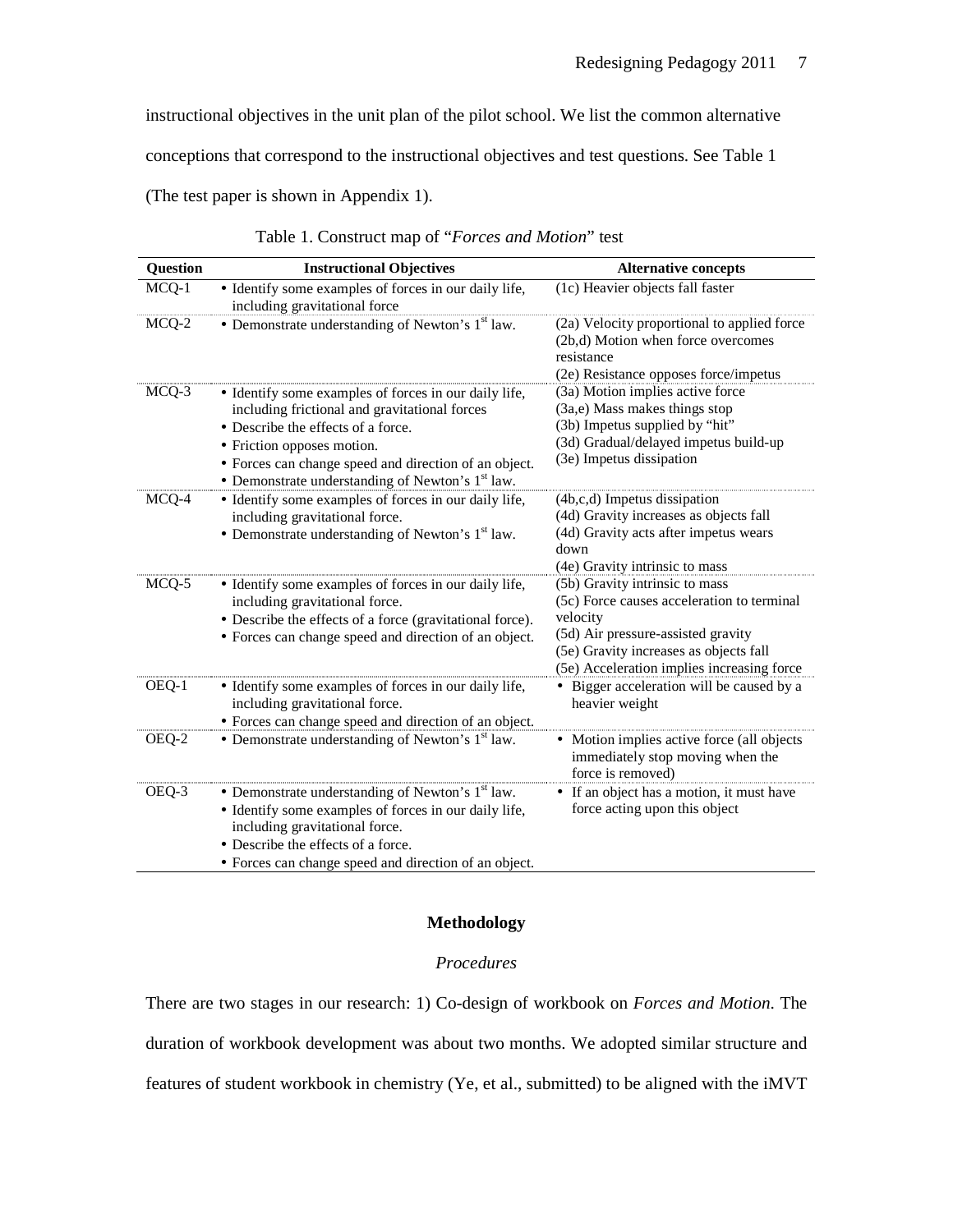pedagogy. The participants of this co-design were mainly a physics teacher and researchers. 2) Implementation of iMVT approach. In this study, identical pre- and post-tests were conducted immediately before and after the teaching intervention. Below are the procedures: Firstly, diagnosing students' alternative conceptions by pre-test before teaching intervention. The administration of the pre-test took 20 minutes in four classes. Secondly, in order to understand the normal teaching and learning process, one researcher observed one of the two control classes for six hours (six sessions) before the enactment of the co-designed unit and discussed the instructional process after the session when necessary. Students finished the post-test after learning the topic. Thirdly, three months after teaching the control class, the same teacher taught the two experimental classes for four hours (four sessions) using the codesigned iMVT workbook. The topic taught for the experimental and control classes were the same, i.e. "*Forces and Motion*". Fourthly, at the end of the teaching intervention, students did the same post-test as the control class. Meanwhile, a questionnaire about students' feedback on the iMVT approach and iMVT curriculum features was administered in the two experimental classes. Besides these instruments, teacher's post survey and interview were also conducted to collect the teacher's feedback of iMVT approach.

### *The Co-design Process of Workbook on Forces and Motion*

## *The co-design process and approach*

The co-design process was presented in Table 2. In order to make the pedagogy more sustainable in schools, the researchers decided to observe the lessons before embarking on the design work so as to better integrate the iMVT pedagogy into the teacher's current teaching. To initiate the curriculum design process, the researchers shared with the teacher a general template for the iMVT integrated curriculum material (with the student workbook as the main product) to frame up the main curriculum features which constitute contextualization, asking questions/making hypotheses, investigation, modeling, visualization, simulation, reflection,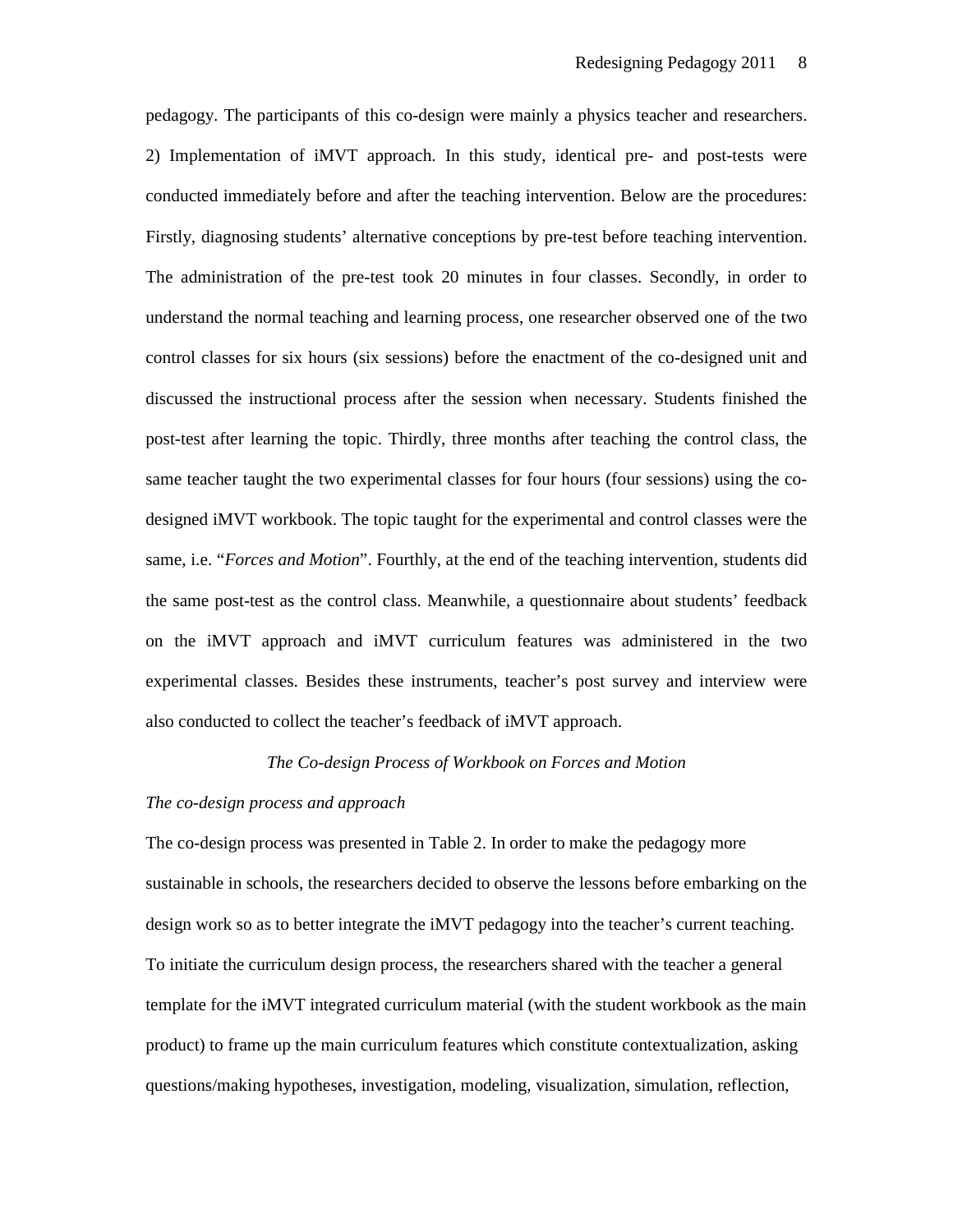application, and the like. This was followed by working sessions where the teacher and the researchers exchanged ideas from their different perspectives. The depth of the content was determined by the school's special syllabus and discussed by two parties over several rounds of communication. Afterwards, the researchers completed the first draft of the workbook and engaged the teacher in several cycles of discussion and revision. After intensive working sessions and revisions of workbooks, the teacher conducted the lessons while the researchers observed, provided on-site support and gave quick feedback after the lessons. Multiple communication modes: emails, SMS messages, phone calls, and face-to-face working sessions were utilized during the collaboration. Emails were used to exchange ideas on curriculum feedback, acquire students' information and updates on project progress, while SMS messages and phone calls were used more for the logistic matters, such as arrangement of observations and reminders of meetings. Face to face working sessions usually focused on the discussion of content structure, scope and cognitive domain of subject matter knowledge.

| Table 2. Major tasks and participants in different phases during co-design process |  |
|------------------------------------------------------------------------------------|--|
|------------------------------------------------------------------------------------|--|

| Time                            | Major Task                                                                  | Participants                            |
|---------------------------------|-----------------------------------------------------------------------------|-----------------------------------------|
| Early Apr'10                    | Discussion on the topics and schedules                                      | Teachers* and researchers               |
| Apr' $10$                       | Observing the current teaching on the same topic as<br>intervention         | Teacher K, researchers, and<br>students |
| End April                       | Sharing of general template to get familiar with the<br>curriculum features | Teacher K and researchers               |
| Early May                       | Searching for suitable simulations to be used in the<br>curriculum          | Teacher K and researchers               |
| Jul'10                          | Continuously co-designing and revision of the workbook                      | Teacher K and researchers               |
| End Jul' $10 -$<br>Early Aug'10 | Implementation of the curriculum                                            | Teacher K, researchers, and<br>students |

\* The initial meetings involved teachers from all subjects (chemistry, biology, and physics).

## *The features of workbook on Forces and Motion*

 In this workbook, we decomposed the overall iMVT framework into three levels (Kwan, et al., 2010 ). Four inquiry activities that featured the student-centred learning from low levels to high levels were developed. The activity unit was defined as the first level of the book structure. In the workbook, Activities 1-3 were assigned for students to do in sequence while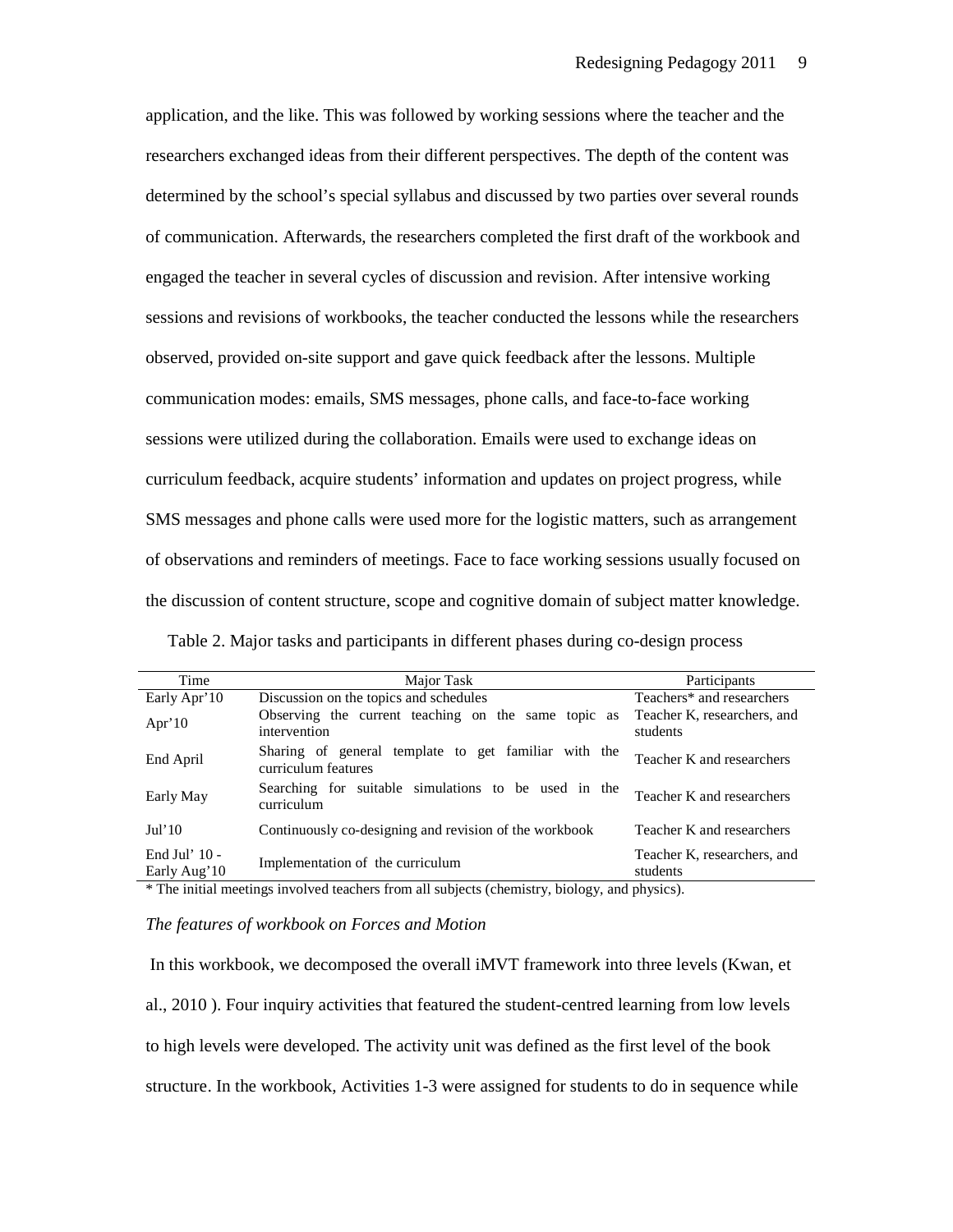activity 4 was optional. In each activity, we integrated inquiry components to scaffold students learning process. The form of inquiry process was the second level of the structure. It consisted of several components: contextualization, thinking aloud, inquiry question, investigation<sup>1</sup>, discussion and collaboration, modeling, simulation, visualisation, reflection, application, and assessment. Each component was labelled as an icon with implication. Take Activity 2 for instance, students conducted inquiry activities according to the fixed learning process. Two *Inquiry Questions* were presented before students' do their investigation. They were required to draw initial models of the relationship between forces and motion guided by some questions (*Modeling*). After that, an existing model with instructional content was provided for students to do simulation and make observation, as well as to answer some questions (*Simulation*). They were required to answer a series of questions when and after they manipulated the parameters of the model. Subsequently, several questions were also designed as application and assessment instrument (*Application and Assessment*). Finally, students summarized what they had done and rise above their observation to indicate what they have learned by filling words in the blank line (*Reflection*). In this learning process, different supportive curriculum features such as questions, instructional measures, guidelines, and supplementary readings and resources were also provided. We defined these components as the third level.

## *Participants*

The study was undertaken in one secondary school which featured ICT integration in teaching and learning. Student achievement level in this school is above the average across Singapore. They are also more science and technology oriented in terms of their learning interests. There were a total of 82 students with 41 in two control classes and 41 in two experimental classes randomly provided by the pilot school. The teaching intervention was

 $\overline{a}$ 

 $1$  In the revised workbook, Investigation is added as another feature of iMVT curriculum materials.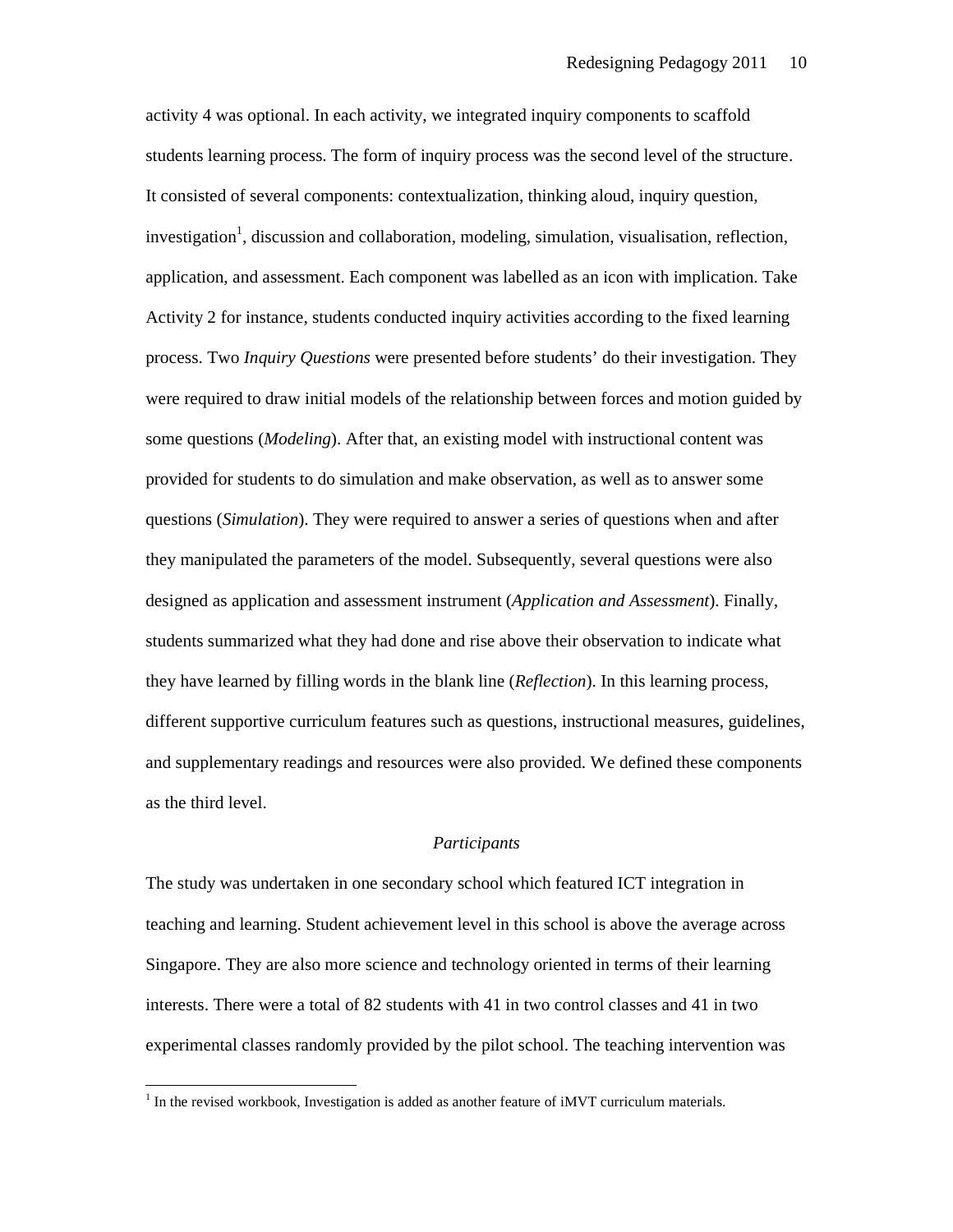conducted by the physics teacher, K., who had 9.5 years of teaching experience and had been teaching in the school for 1.5 years. This teacher also took part in the co-design of workbook with researchers.

## **Data Collection and Analysis**

In this study, identical pre- and post-tests comprising 5 multiple-choice questions (MCQs) and 3 open-ended questions (OEQs) designed by researchers were conducted in both of control and experimental classes (See Appendix 1). The OEQ were also used to better assess how students performed on modeling skills, because we designed these questions which allowed students to draw their models using paper-pencil. (See OEQ-1, OEQ-2 and OEQ-3 in Appendix 1). The durations for the pre- and post-test were 20 minutes. The test was constructed based on the instructional objectives in the unit plan shared by the physics teacher and common alternative conceptions found based on literature review as Table 1 has showed. The instrument was reviewed and revised by researchers and the teacher. For the experimental class, a questionnaire was also asking the students to rank four statements (on the iMVT approach) and 11 statements (on the iMVT curriculum components) provided as 'strongly agree', 'agree', 'neutral', 'disagree', and 'strongly disagree'. In order to probe the reasons behind their responses to each item, they were given spaces to give comments to their MCQs. In the open response part they were asked to provide suggestions for improvement of the activities and questions or comments on the workbook. The content of teacher's post survey and interview was about teacher's understanding of, comments on, and attitude towards iMVT pedagogy. Teacher's responses would have implications in the sustaining and scaling up of this teaching and learning approach. Videos and audios were collected in the experimental classes and teacher interview. The verbal protocols were transcribed to be used as the evidence for our assertions. We mainly uses quantitative methods to analyze data we collect in this study. The methods will be described in next session.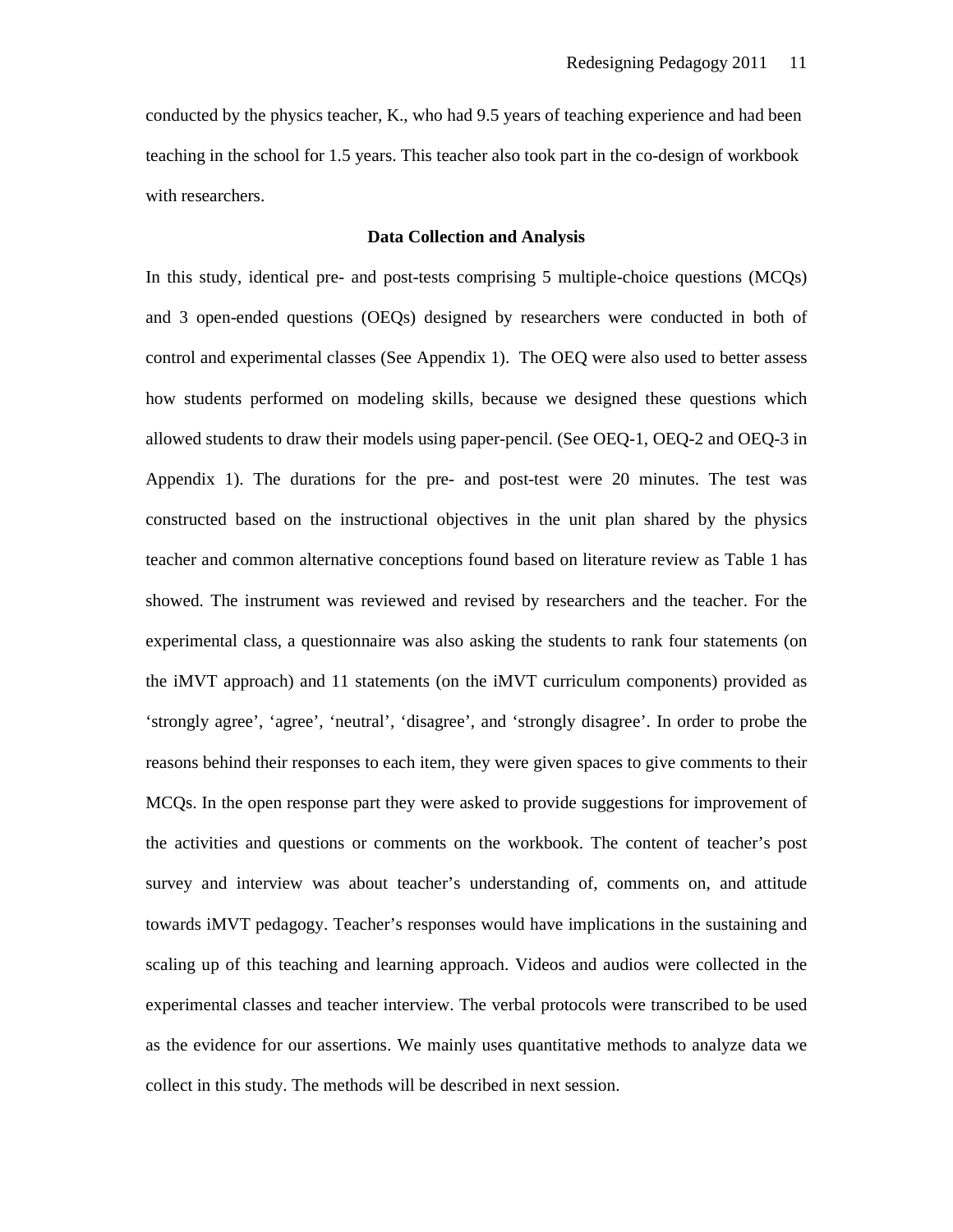#### **Results and Discussion**

#### *Students' Post- test Performance*

The data provides plenty of information about students' conceptual understanding on *Forces and Motion* after being exposed to an iMVT integrated teaching intervention. A one-way analysis of covariance (ANCOVA) was conducted in this study. In this analysis, we defined the conditions which contained common teaching method and iMVT teaching approach as the independent variables, so common teaching method and iMVT approach were the independent variables. Post-test performance of control group and experimental group was defined as dependant variable. The covariant was included in the analysis to control the differences on the independent variable, so pre-test of this two groups was adopted to be as the covariant to consider the effect of pre-test on post-test performance, the pre-test scores were used as a covariate to allow us a more accurate measure of post-test differences between the control and experimental groups. The priori alpha level was set at .01. Table 3 shows basic information of post-test of experimental group and control group. The mean score of post-test is 1.84 with 2.29 of experimental class and 1.39 of control class.

| Table 3. Descriptive Statistics |
|---------------------------------|
|---------------------------------|

| Condition          |    | Mean   | <b>Std. Deviation</b> |
|--------------------|----|--------|-----------------------|
| Experimental group | 41 | 2.2927 | 1.05461               |
| Control group      | 41 | 1.3902 | 1.09266               |
| Total              | 82 | 1.8415 | 1.15971               |

From the Table 4 output, we attain that the underlying assumption of homogeneity of variance for the one-way ANCOVA has been met – as evidenced by  $F(1, 80) = 0.079$ ,  $p=0.779$ , that is  $p > a(0.01)$ .

Table 4. Levene's Test of Equality of Error Variances

The results shown below are as follows (see Table 5). In the current study, this relationship between covariant and dependent variable is not significant,  $F(1, 80) = 0.193$ ,  $p=0.662 > .01$ .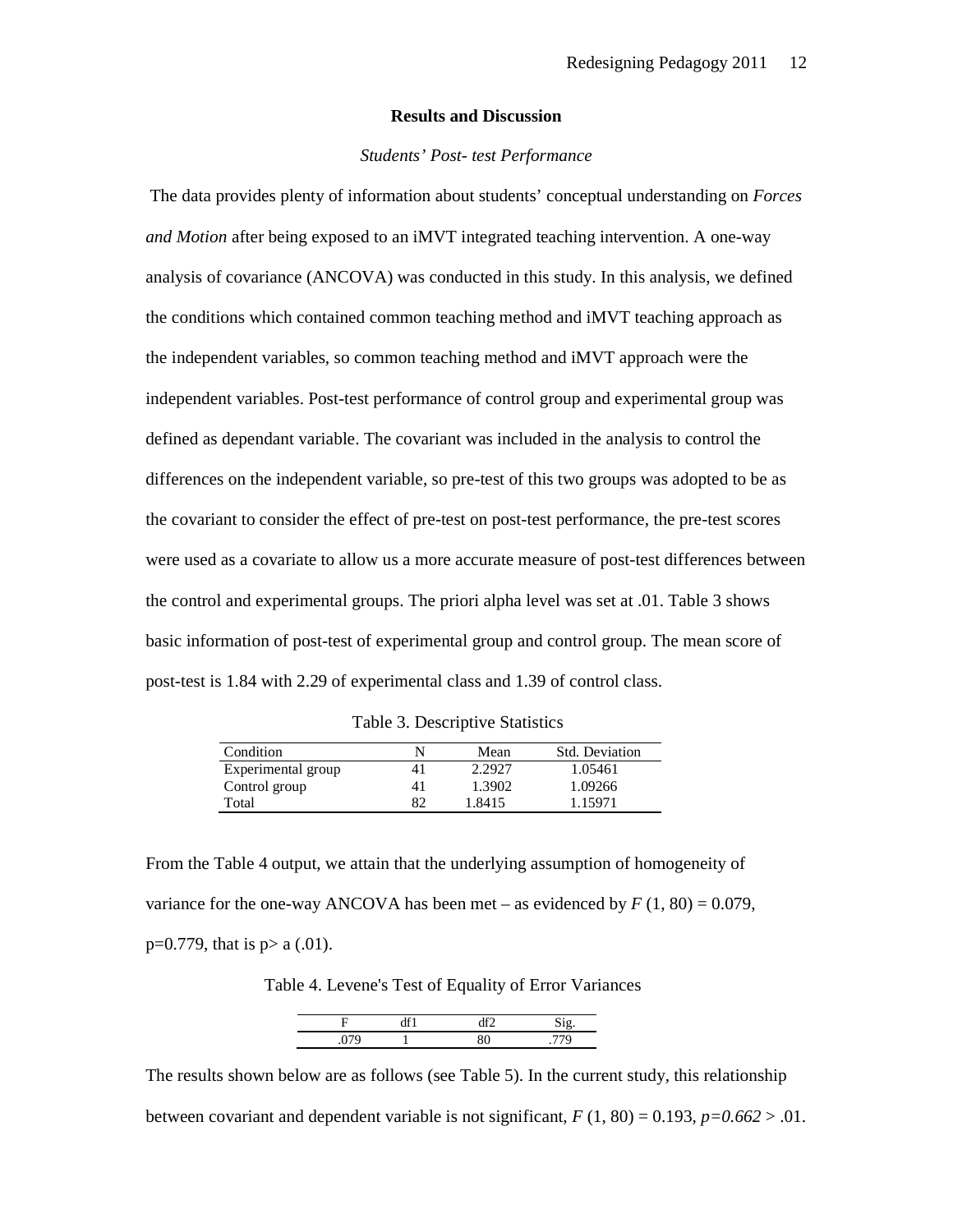Additionally, what this shows us is that there is not a relationship (effect) between the covariate and the dependent variable. The results of the analysis indicate that the null hypothesis should be rejected,  $F(1, 16.7) = 14.37$ ,  $p = .000 < .01$ . The test assesses the significant differences among the adjusted means for the two groups, which are reported in the Estimated Marginal Means box as 2.293 (experimental group), 1.390 (control group). In summary, there was a statistically significant difference found between the control group and the experimental group.

| Source                 | Type III Sum of Squares | df | Mean Square | F      | Sig. |
|------------------------|-------------------------|----|-------------|--------|------|
| <b>Corrected Model</b> | 16.920                  |    | 8.460       | 7.263  | .001 |
| Intercept              | 84.370                  |    | 84.370      | 72.433 | .000 |
| Pre-test               | .225                    |    | .225        | .193   | .662 |
| <b>Condition</b>       | 16.746                  |    | 16.746      | 14.376 | .000 |
| Error                  | 92.019                  | 79 | 1.165       |        |      |
| Total                  | 387.000                 | 82 |             |        |      |
| Corrected Total        | 108.939                 | 81 |             |        |      |

Table 5. Tests of Between-Subjects Effects

*Students' Alternative Conceptions in Forces and Motion* 

Below are the results of distracter response analysis of MCQs of the control class and the experimental class. See figure 1a (the control class) and figure 1b (the experimental class). The choice percentages of option A, B, C, D, E and omits are listed from the top to the bottom of bar chart (right options are marked with bold font; others are the students' distracters). Figure 1 reveals student alternative conceptions through the percentages of distracters, as well as the changes of distracters in pre-test and post-test.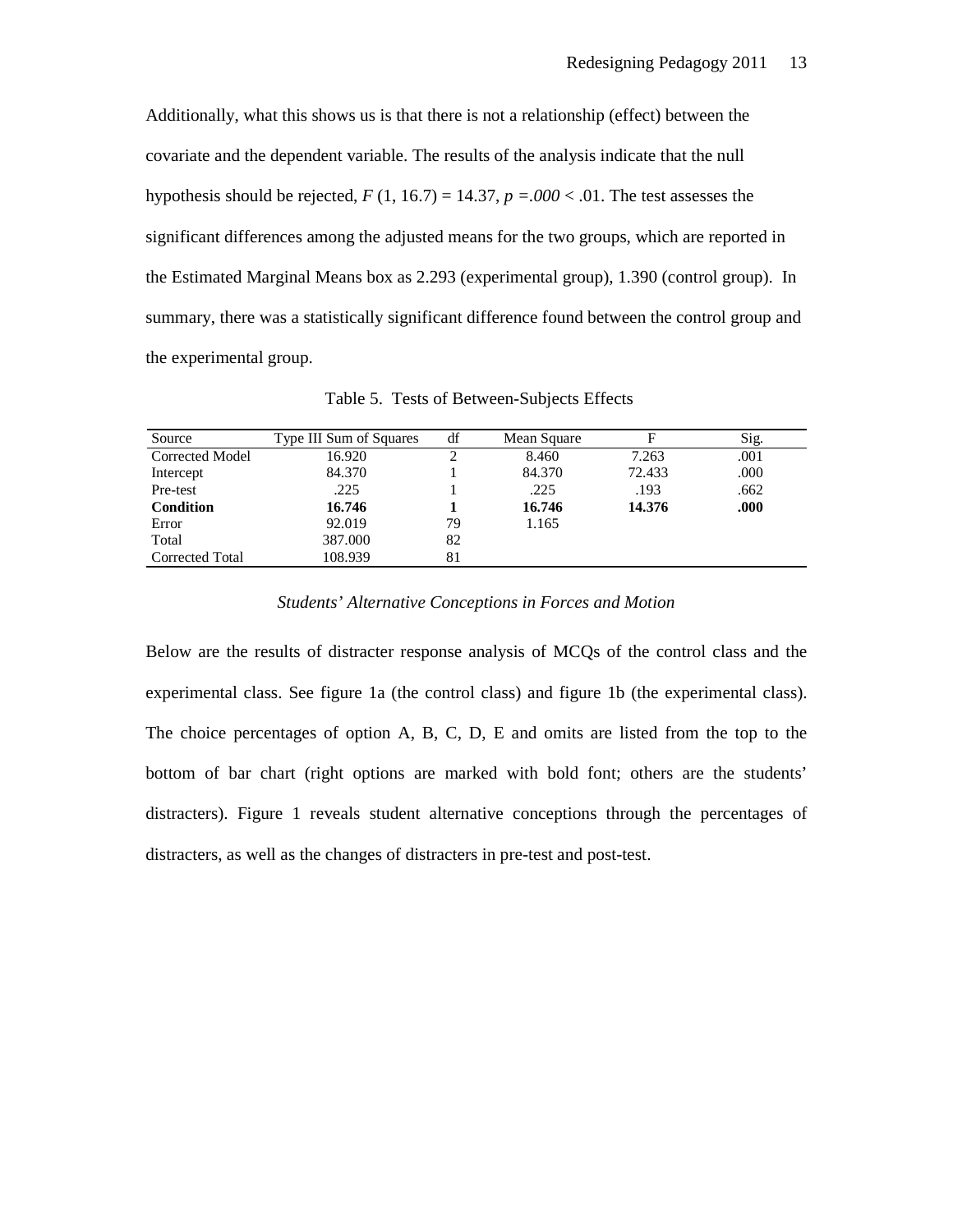

Figure 1a. The distracter response analysis of MCQs for the control class



Figure 1b. The distracter response analysis of MCQs for the experimental class

 Student answers varied among the five choices of MCQ-1, but the most popular distracter was option (e), see Figure 1a. The percentage of students who chose this distracter was 32.6% (pre-test) and 28.6% (post-test) in control group, 29.3% (pre-test) and 31.7% (post-test) in experimental group. This answer suggested that many of the students held an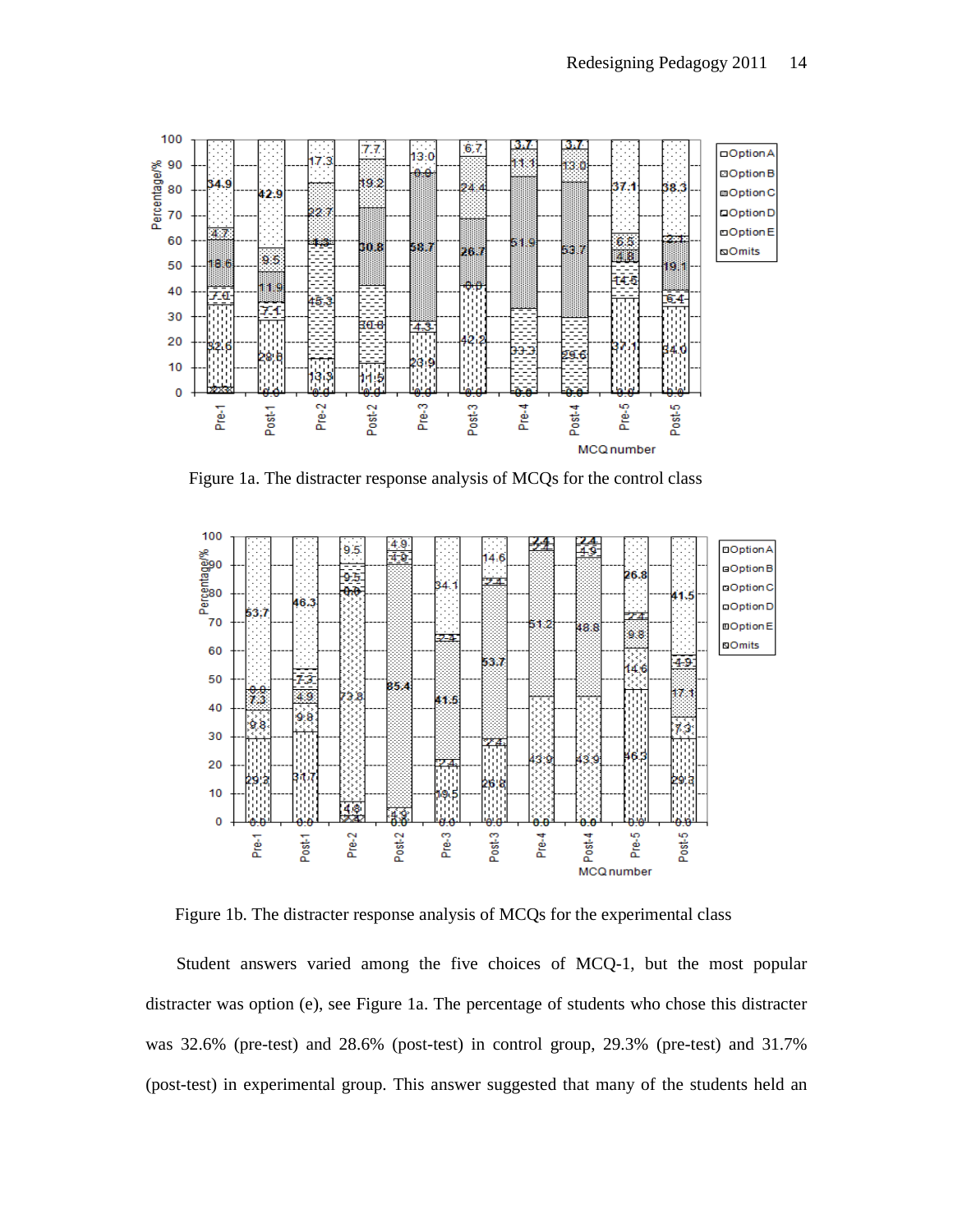alternative concept that heavier falls faster. It was evident from the pre- and post- tests that students of the experimental group encountered the same difficulties and held the same alternative conceptions as those of the control group. For MCQ-2, students in both groups initially had a great deal of difficulty in answering the question. As shown in Figure 1a and 1b, more than 40% and 70% students in pre-test chose the option (d) whereas almost none of the students of each group chose the right answer option (c). In the post-test, the experimental groups' performance indicated significant improvement. On the other hand, many students in the control group did not significantly improve. Option (d) remains the strongest distracter and option (b) remains the second strongest one in the pre- and post- tests for the control group. The finding revealed that the experimental instruction was effective in helping students understand the basic concepts of Newton's  $1<sup>st</sup>$  law. For MCQ-3, the correct answer option(c) was chosen by about 54% of the experimental students in the post-test, an increase of 12% over the pre-test. On the other hand, the performance of the control students dropped from 59% (pre-test) to 27% (post-test). More than 42% of the students chose option (e), see Figure 1a. It indicated that the students held alternative conception of impetus dissipation. As depicted in Figure 1, students of both control and experimental groups had difficulties to answer the question of MCQ-4, even after instruction. Option (c) was the strongest distracter for both groups during the pre- and post- tests. Again, it was evident that the students held misconception of impetus dissipation. Option (e) of MCQ-5 was the strongest distracter for both groups during the pre- and post- tests (see Figure 1). The students might think that acceleration implies increasing force. This alternative concept is aligned with students' answer on OEQ-1.

## *Students' Concept Changes in Forces and Motion*

Below is the line chart which shows changes of correct answer percentages of pre-test and post-test in control class and experimental class respectively. We distinguish the pre- and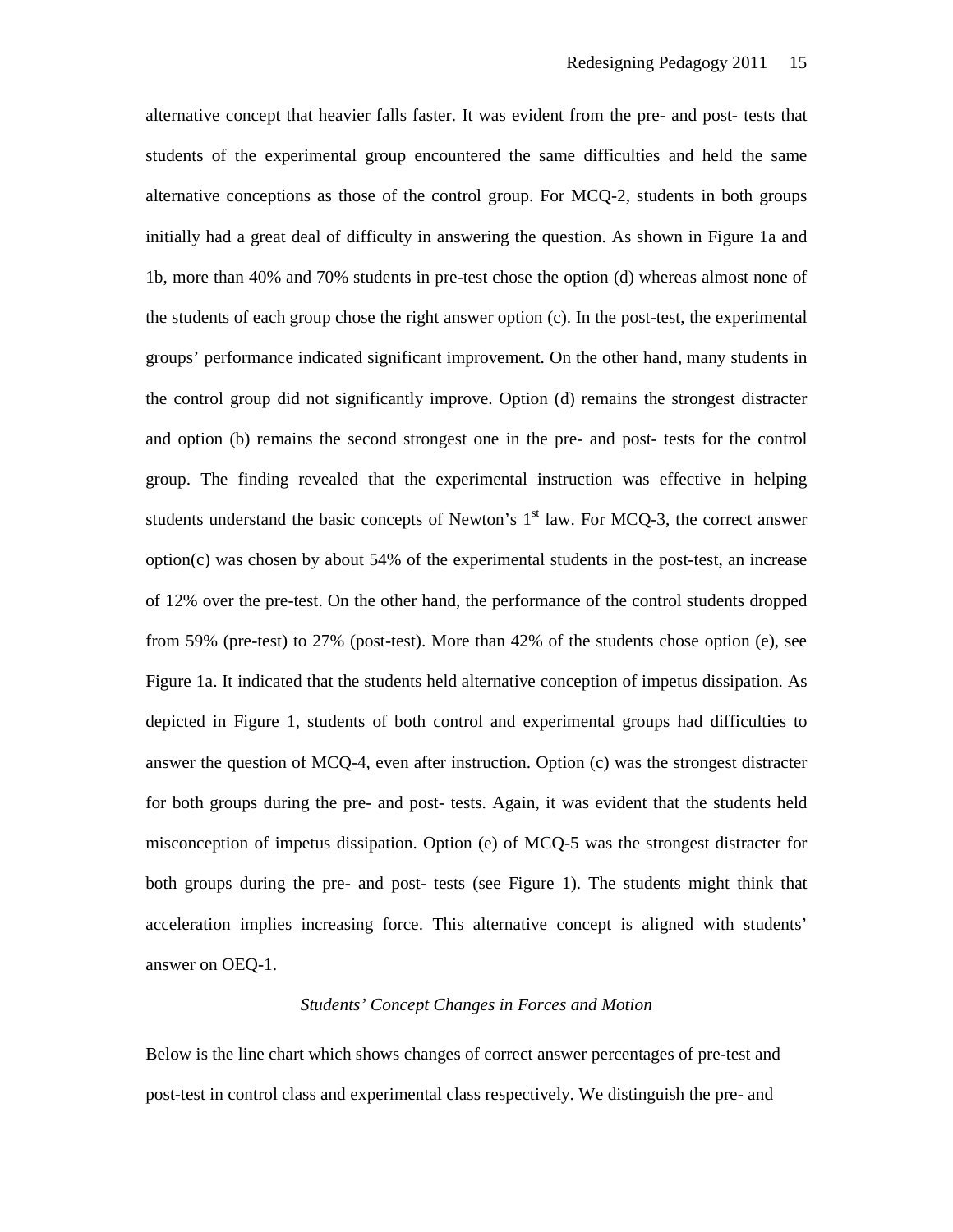

post-test with dotted line and solid line, the control group and experimental group with square dot and round dot. See figure 2.

In figure 2, percentage of students who answered the clicker items correctly changed after teaching intervention. Figure 2 presents that the average percentages of right answers in posttest of experimental class is higher than that of the control class, which indicates students' improvements in concepts understanding through iMVT approach. The data from Figure 1b also demonstrated that students' main alternative conceptions in experimental class had decreased much more than students in control class, this was reflected by the percentage of distracters of MCQ-2 (main distracter percentage reduces from 9.5% to 4.9%), MCQ-3 (main distracter percentage reduces from 34.1% to 14.6%), MCQ-4 (main distracter percentage reduces from 51.2% to 48.8%) and MCQ-5 (main distracter percentage reduces from 46.3 to 29.3%). For the control class, although the percentage of alternative conceptions had been decreased in the post-test, the rates were still keeping on the high level (main distracter percentages were 28.8%, 30%, 42.4%, 29.6%, 34% respectively). Specially, there were large gap of correct answer percentage of MCQ-2 and MCQ-3 between experimental class and control class in post-test. It reflected that students got benefits from iMVT approach on the learning of New 1<sup>st</sup> law and the abstract concept of friction opposes motion.

 Besides of five MCQs, there were three OEQs to be another assessment. In the pre-test, only 12% students of the control group and 15% students of the experimental group could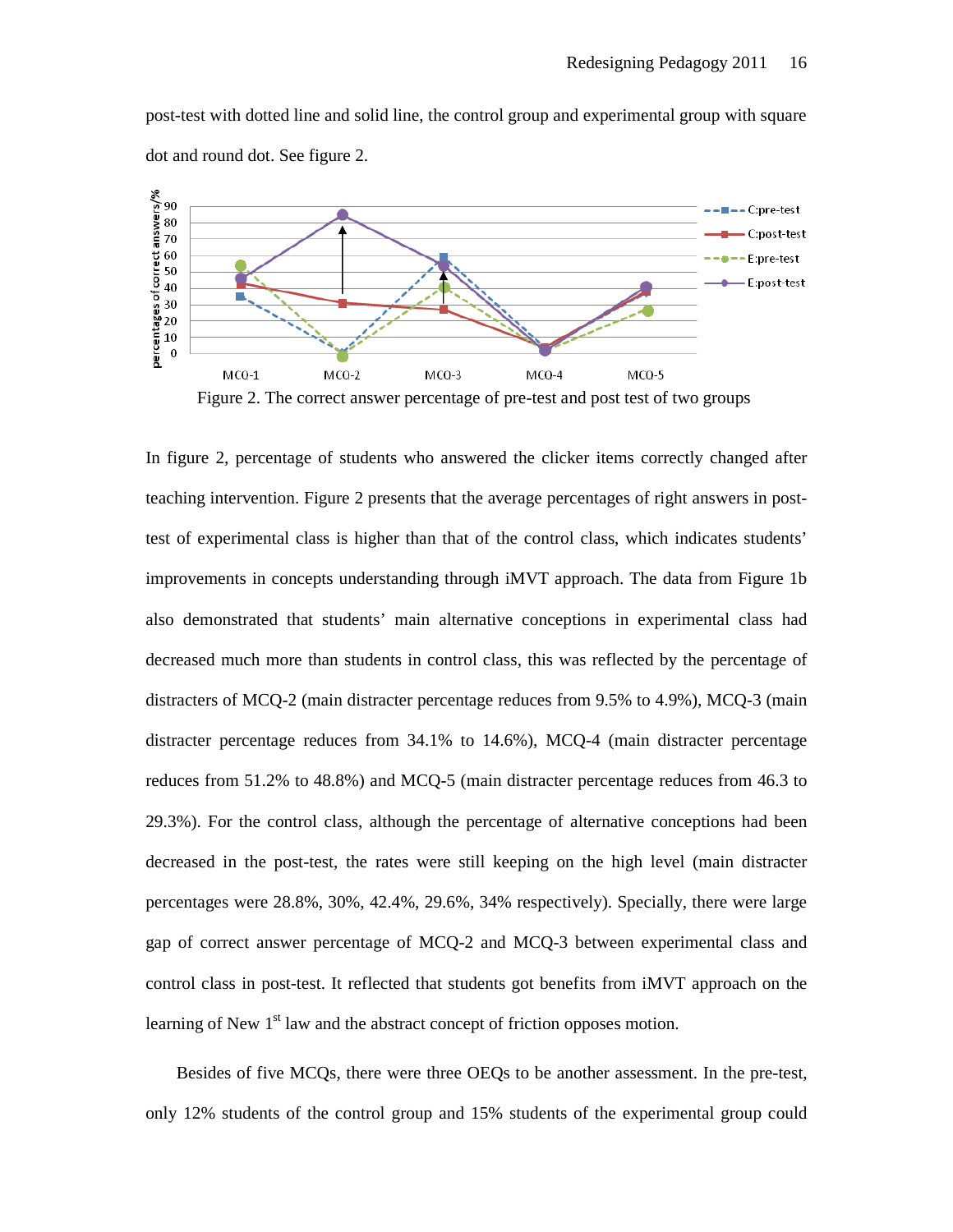answer correctly that the acceleration of the two marbles were the same in OEQ-1. During the post-test, only 17% of each the control and experimental groups, respectively, could answer correctly. Two (out of 41) students of the experimental group could provide the correct explanation in the post-test. During the pre-test, only 27% students of the control group and 5% students of the experimental group could answer correctly that they should tap the hammer with the handle end down in OEQ-2. In the post-test, only 10% students of the control group and 7% students of the experimental one could answer correctly. In the pre-test, there was only one student of the control group could link his answer to Newton's  $1<sup>st</sup>$  law. OEQ-3 was about the combination between the application of the Newton's  $1<sup>st</sup>$  law and gravitational force. In the pre-test, only 17% students of the control group and 5% students of the experimental group could answer correctly that it was possible. There were two students from each of the control and experimental groups could give correct explanation. In the posttest, only 20% students of the control group and 24% students of the experimental one could answer correctly. There was only one student from the control group and five students from the experimental one could provide correct explanation during the post-test.

## *Students' Performance on Models*

The above analysis provides information that students end with lower score of OEQ compared to MCQ. While, the experimental group performed better in OEQ answer. In this paper, we use model performance to assess students' understanding of scientific models and the application in problem solving (Adbo & Taber, 2009; Cheng & Brown, 2010; Ergazaki, Komis, & Zogza, 2005). Based on literature review, the models performance in students' OEQs were classified into three levels (Ergazaki, et al., 2005; Grosslight, Unger, Jay, & Smith, 1991; Halloum, 1997; Harrison & Treagust, 2000; B. H Zhang, Wong, Chew, Jacobson, & Looi, 2006): High quality models (HQM) which have accurate description of science concepts or phenomenon that involve objects with basic properties, reflect interaction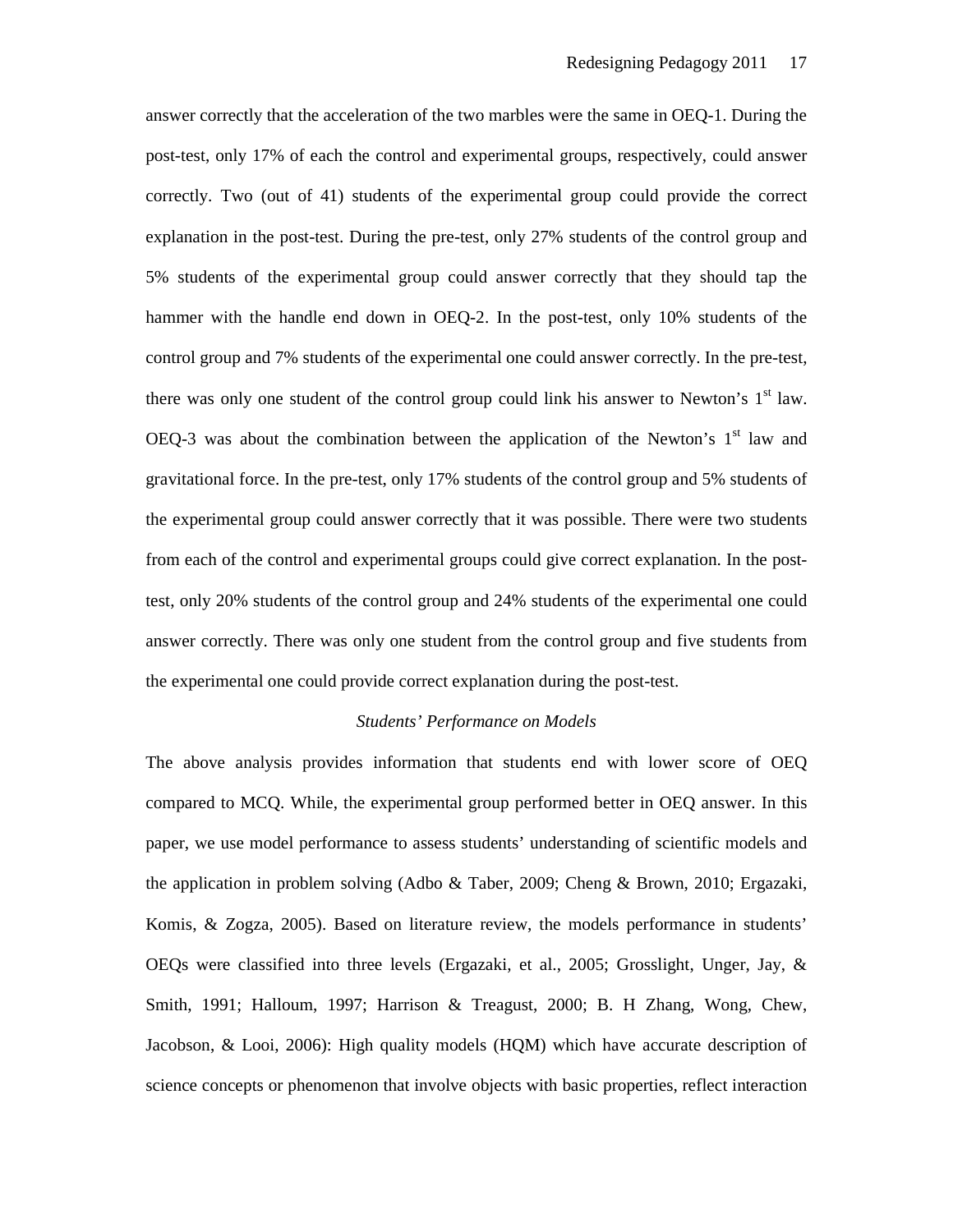between objects. They usually use abstract scientific symbols to express models); Medium quality models (MQM) are the models featuring partially exact description that taking into account of some of modelling components, the expression is in the more concrete level; While Low quality models (LQM) refer to that models which have inaccurate description of all modelling components, it usually in the level of scribble drawing). Below are the scanned pictures of models of OEQ-2 in the test, see figure 3a, 3b, and 3c. Three representations are used to be as assessment indicators: symbols, verbal description, and the abstract level of models. As we can see from the scanned pictures, students who drew the HQM had full understanding of what models looked like, and they used simple symbols and brief words to describe the components. Compared to the HQM, the MQM is more concrete. Although students knew the applications of force symbols, the force had not been defined exactly. In regarding to the LQM, which was difficult for teachers to understand students' LQM without common symbols and some verbal description.



Figure 3a. HQM Figure 3b. MQM Figure3c. LQM

 The sum of models was also collected based on students' answers of OEQ. In the pretest and post-test, both of students from experimental class and control class revealed positive attitudes on models in problem-solving. Most of students used models to express their ideas and give explanation of their concepts understanding. The total number of models was 70 and 75 in pre- and pro-test of experimental class, 65 and 69 in pre-and pro-test of control class. The proportion of each type of models was accounted, see Figure 4. From the top of bar to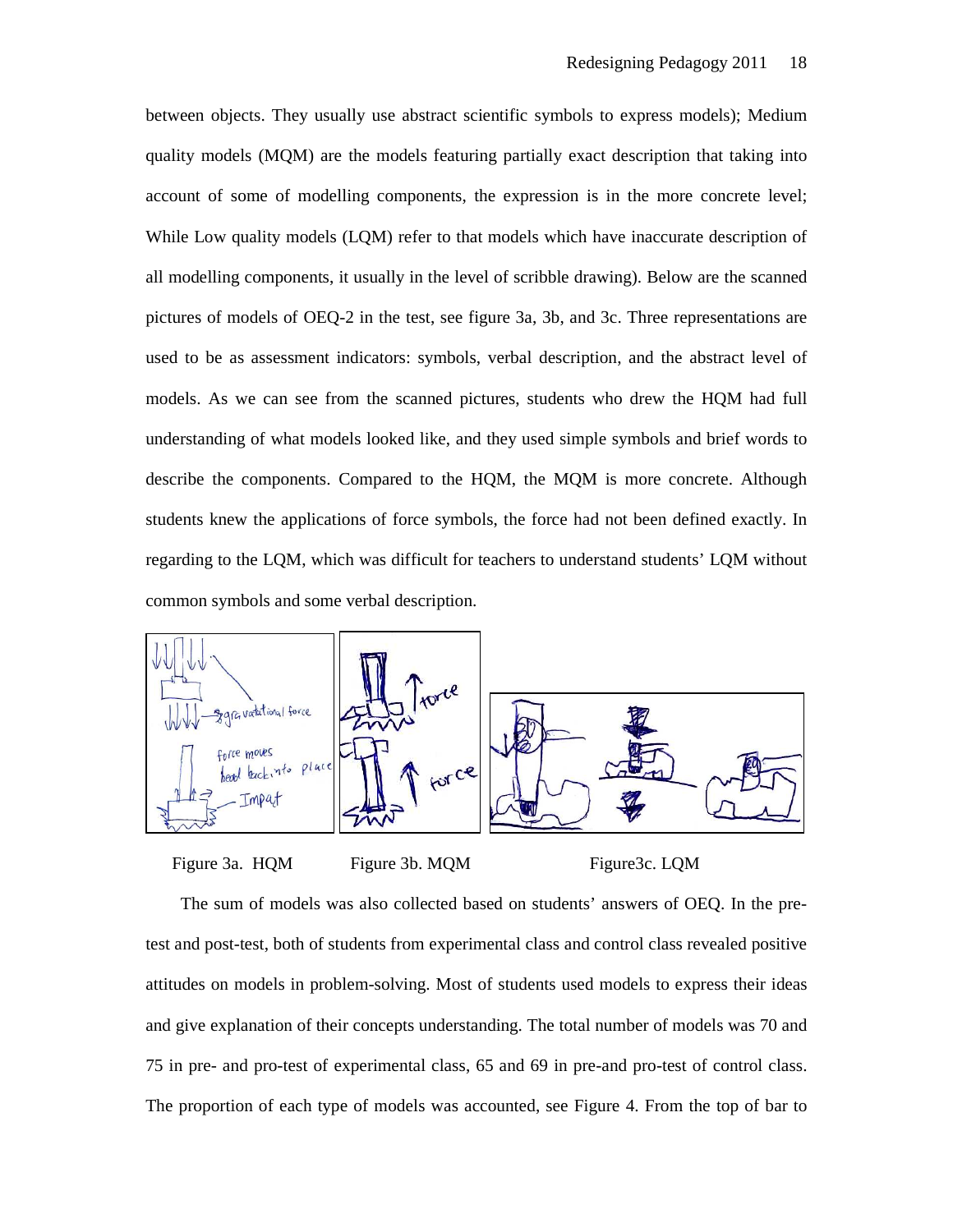the bottom of bar, the percentages of each models level (from the low level to the high level) are listed. Figure 4 indicates that the disproportion of models performance scattered in each test. In the pre-test, both of groups' modeling activities had low performance on HQM, which were only 20% and 15%. Most of students' could not use models effectively. The LQM occupied 50% in the experimental class and 40% in the control class. After instructional intervention, students of control group still had some difficulties in drawing HQM (17% in post-test). On the contrary, students in experimental group had achieved better performance on HQM application in test (43% in post-test), as well as decreasing rate of LQM (from 50% to 28%). Therefore, it had been verified that students could make improvements on the understanding of models and modeling through iMVT teaching approach. The iMVT could enhance their modeling skills and develop their expert-oriented models (Wu, 2010; B. Zhang, Liu, & Krajcik, 2006).



Figure 4. Students performance on model of control class and experimental class

## *Feedback on the iMVT approach*

#### *Students' Responses and Comments*

In this section, the questionnaire included items to collect data of students' feedback on iMVT teaching approach and curriculum material features. A typical five-level Likert item was used to design the questionnaire. The content of each items involved student's response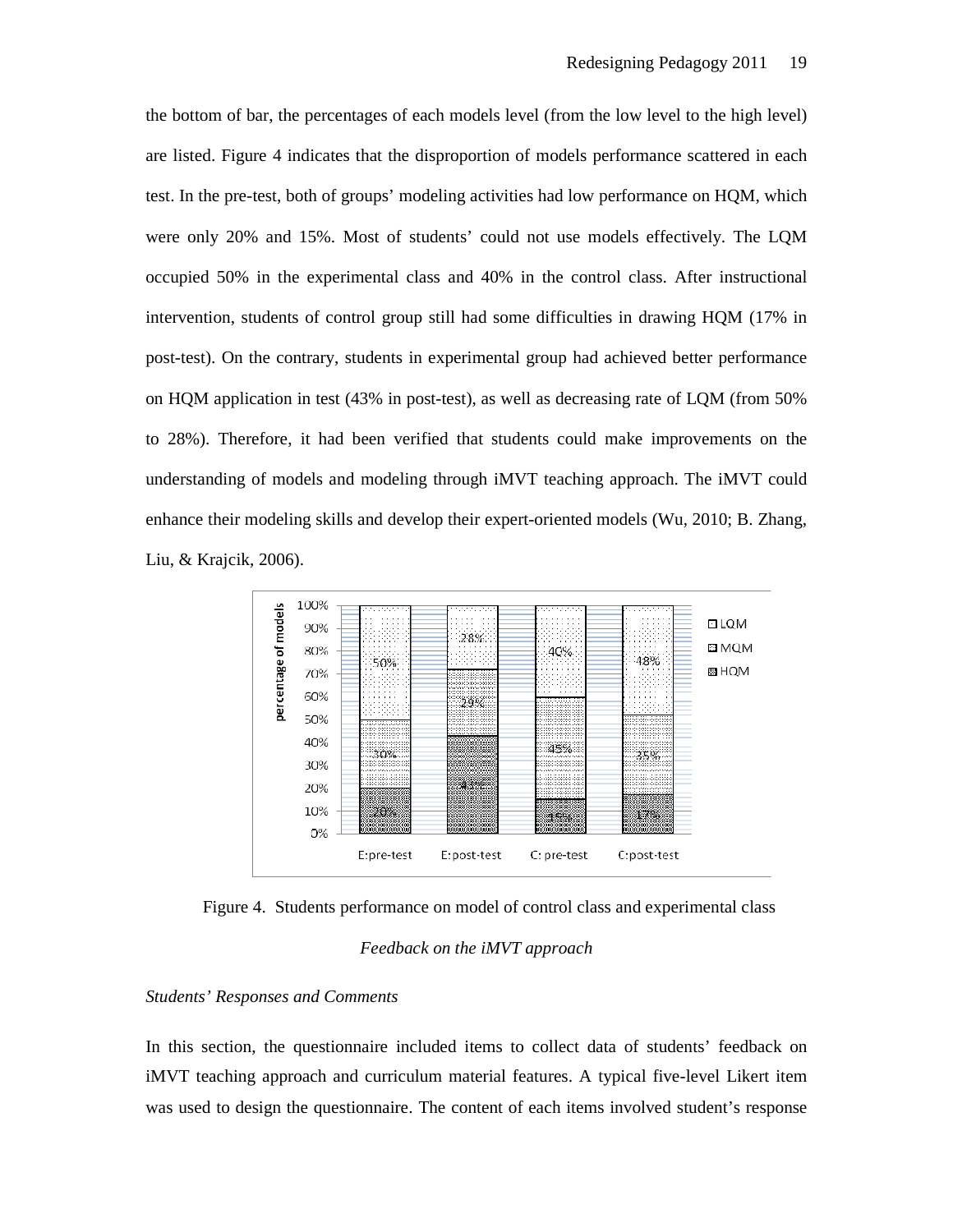on interests, motivations, and features of iMVT approach. Students were required to explain their choices. Stacked column as shown in figures 5a and figure 5b visualize the analysis of students' feedback on the iMVT approach. In general, more than 50% students showed the positive response on iMVT approach. 86% students liked lessons and activities designed by iMVT pedagogy (Item a) (From the top to the bottom of the bar chart, it is the percentage of strongly disagree, disagree, neutral, agree and strong agree). And most of students agreed with that iMVT was different from previous methods and they would like to continue to learn science through iMVT approach. While, there were still about 30% students revealed neutral attitude in item b, c and d. (Item a: the interests in the lessons and activities using iMVT approach; Item b: the willingness to continue to learn using iMVT approach; Item c: the difference between the iMVT approach as compared to the normal physics lessons; Item d: the attention paid to the physics lesson using iMVT approach.)



Figure 5a. Students' response on iMVT approach

Overall, students wrote that they benefited from the iMVT approach and the curriculum features. Students took the opportunity to provide open comments on iMVT approach in item e. We examined the suggestions on iMVT proposed by these students and concluded them. In the following, we present four interview segments to show the typical examples.

*S1: In order to make the lessons more interesting, we can have inter-group competition about lessons and topics. That way, more people will be interested in learning science.* 

*S2: Give more in-depth topics or deep insight into the topics and more outdoor activities and experiments.*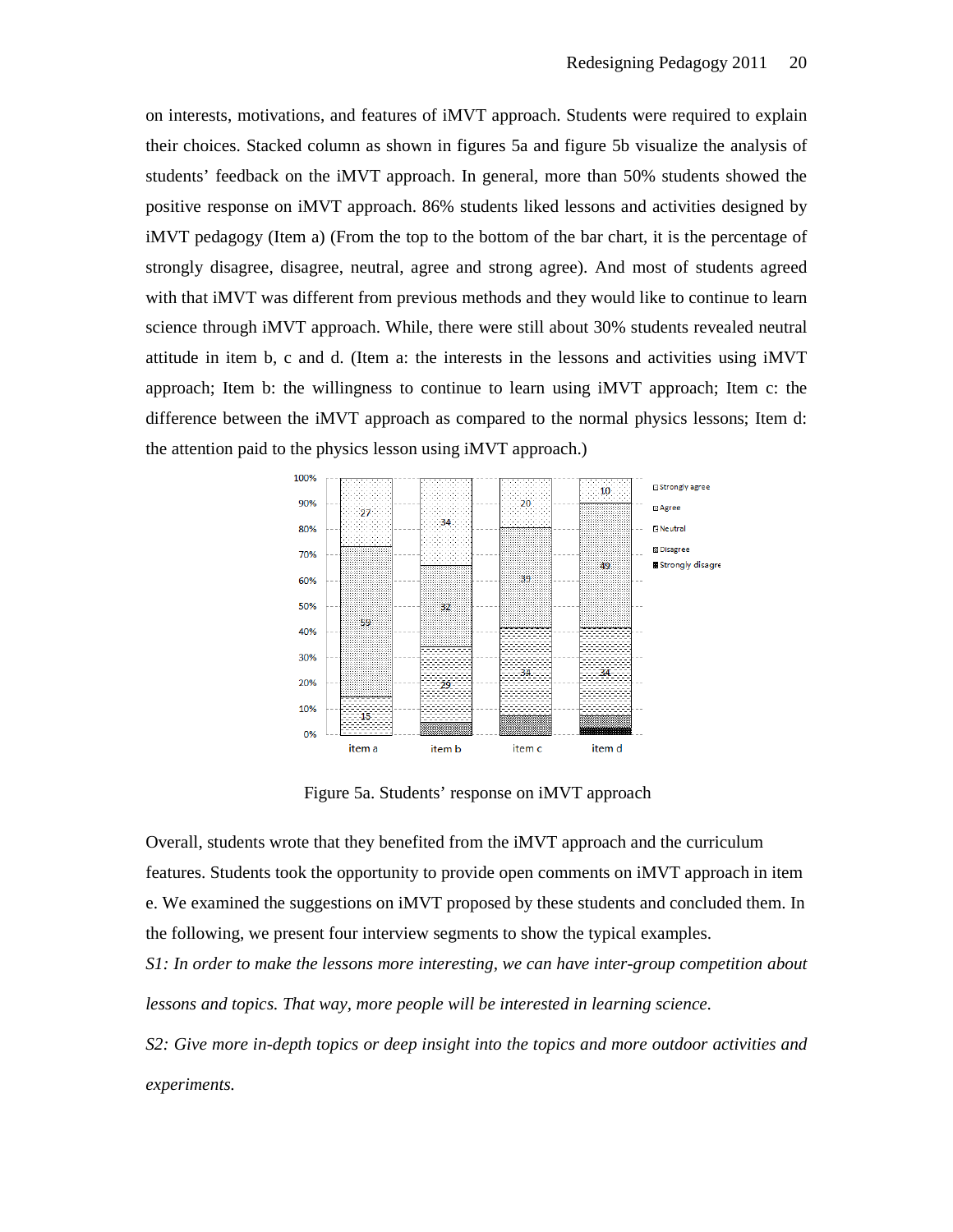*S3: User easier terms for questions so that it is easier to understand.* 

*S4: Give concepts at the start of the activities. And show examples before learning activities.*

The comments illustrated student's response on the iMVT learning activities. More outdoor activities were required to conduct. And students would like to deep insight of some topics and proposed activity competition to make learning more interesting. They also need some more basic knowledge for the inquiry activities, such as concepts, inquiry skills and scientific methods. These suggestions and comments gave us hints and enlightenments that more flexible learning activities need to design for students with different learning levels and learning styles. The activities should not only be limited to the inside investigation, outdoor investigations need to be considered in the further design.

 Date collection of students' impression on 11 components of iMVT students workbook (1.contextualtion, 2.talking aloud, 3.inquiry question, 4.discussion and collaboration, 5.modeling, 6.simulation, 7.visuliaztion, 8.application, 9.assessment, 10.reflection, 11.supplementary readings and resources) was conducted as figure 5b show. In this section, students also kept positive attitude on these features. The percentages of agreed with (including strongly agree with) were increasing from about 60% to 90%. In particular, students had great interest in "discussion and collaboration", which featured students' collaborative learning and peer discussion. "Simulation" also attracted students' strong interests with 51% strongly agreement. Several students showed strongly disagreement on the feature 7, 10 and 11. However, there were some comments reflected that such features not very applicable.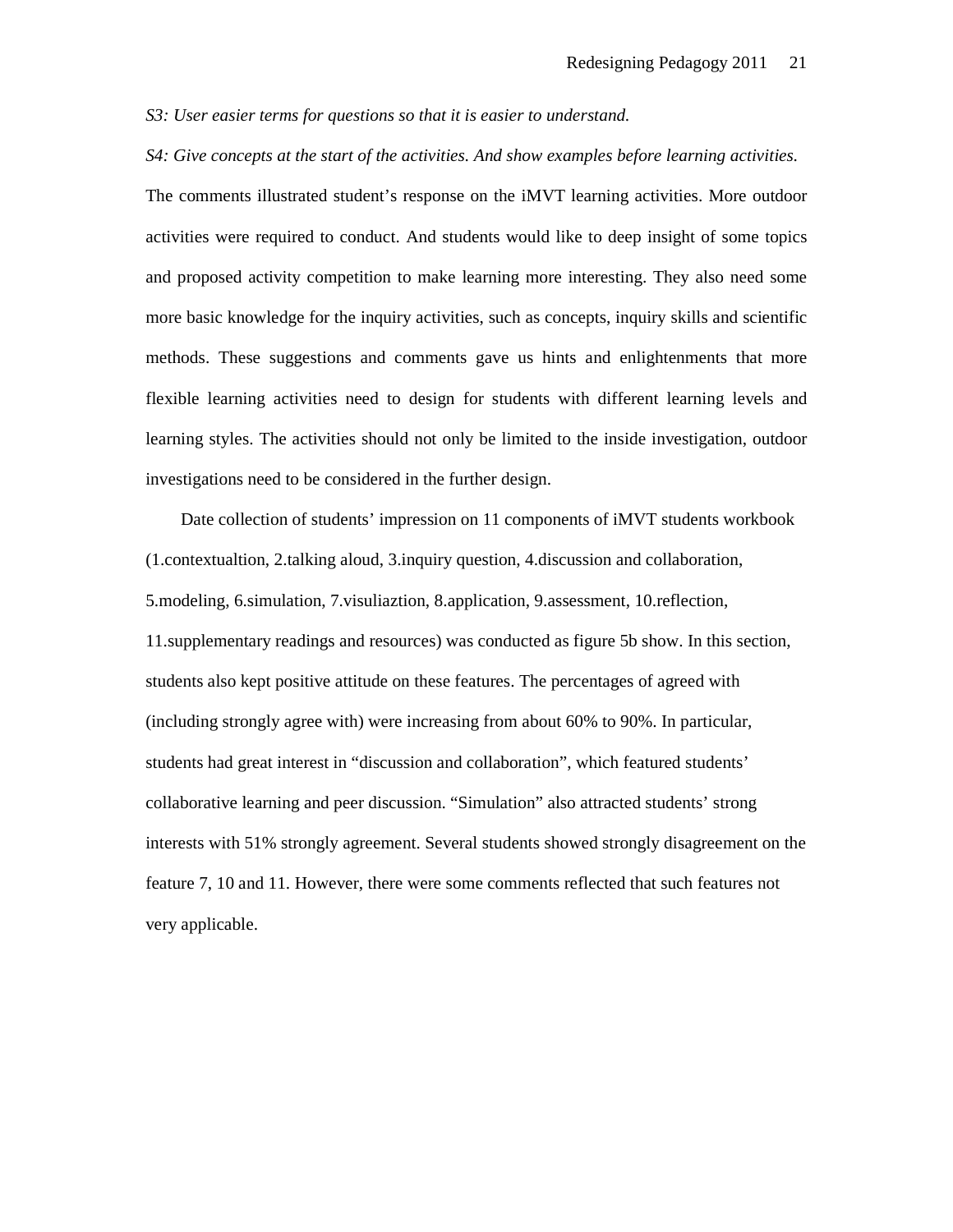

Figure5b. Students' response on iMVT curriculum material

#### *Teacher's Comments on iMVT Approach*

Post survey and structured interview were administered to better inform the research community, school policy-makers and teachers on the journey to sustain and scale the iMVT pedagogy as well as address the challenges we have encountered. The survey and interview comprised three parts: 1) the feedback on iMVT approach. 2) teachers' practices in iMVT community. 3) research design principles for sustaining and scaling iMVT. As the core member of co-design iMVT curriculum, the teacher showed his understanding of the iMVT curriculum development, and proposed his suggestions on the improvement of iMVT approach. Below are excerpts we quoted some important comments from the physics teacher. **Comments:** *I feel that the iMVT package is comprehensive and gives sufficient coverage to the knowledge and skills that need to be covered for their learning. iMVT approach is pretty similar to what I preach. And small group and collaborative learning with student using the IT simulations can help students understand more difficult concepts. What is different is probably the design of the material used, in which I would not have included all the icons found in the workbook. I also do not quite know if they preferred the inquiry method of*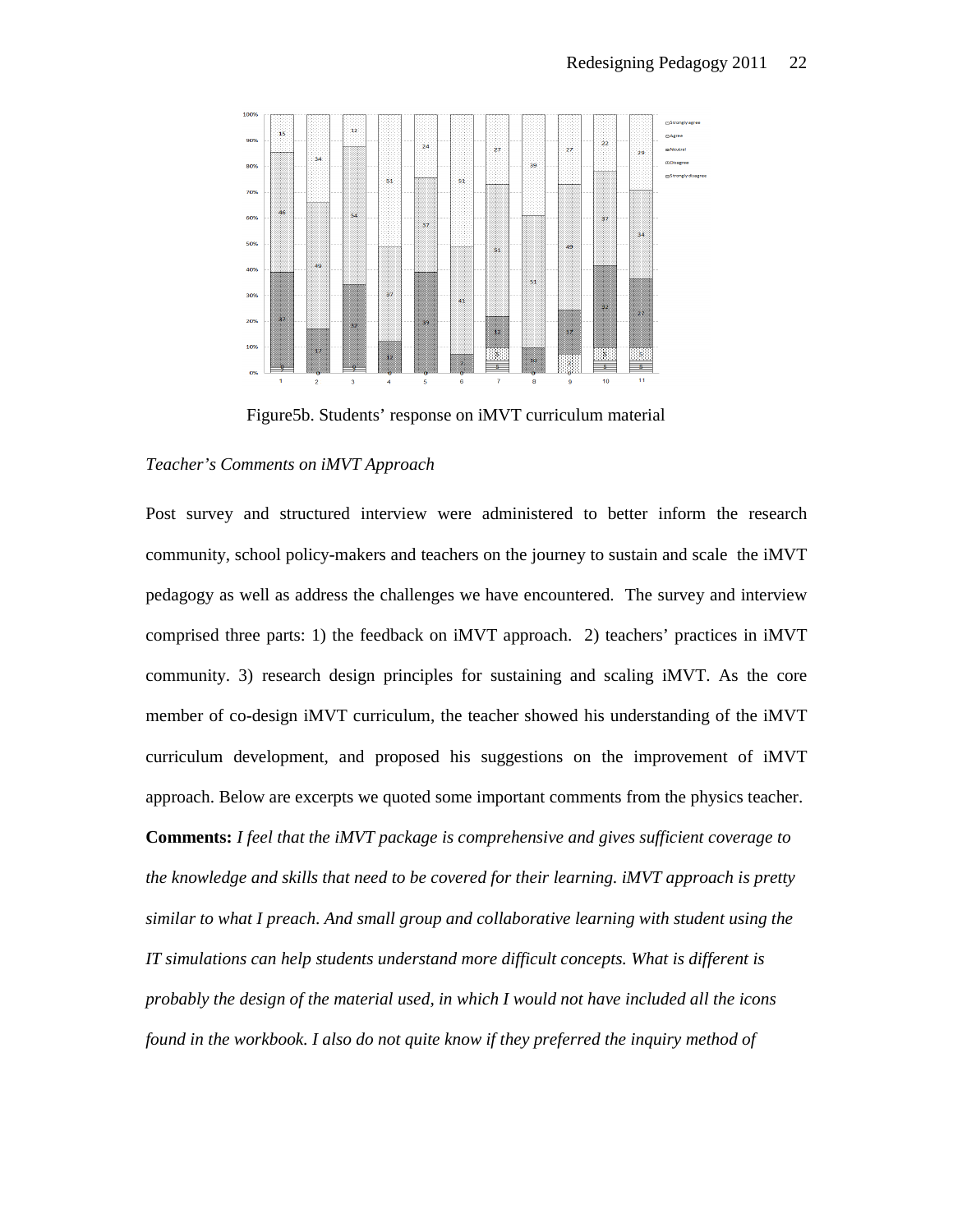*learning. I guess some will still prefer teachers to tell them the answers straight away but I am quite sure that they like to do small group activities.* 

**Suggestions:** *I think we can separate the assessment portion from the activities portion. Given that there were only 4 hours to cover the whole topic (including pre- and post- tests), there isn't quite sufficient time to cover the assessment portion. It would be good if the whole worksheet can be on an e-platform with interactive features. This should further engage students in the learning and allows them to explore further on their own.* 

 On the survey, the teacher showed his positive attitude on iMVT approach implemented in the science teaching. He though it would enhance students' conceptual understanding and also build their critical thinking skills. There were still some challenges such as completing activities within the class periods, deep understanding of how to implement iMVT integrated lessons. We still need to pay more attention on the assessment part. On the aspect of iMVT community communication, there were not very frequent for teachers who belonged to this community to discuss with teachers in the same community or the other communities, as well as shared experience with administrators. In the co-design process, the teacher appreciated the co-design approach of curriculum development. And he found it was still tough for him to co-design the assessment, such as pre-test, and post-test. The teacher asked for more theoretical backgrounds of relevant pedagogy design and iMVT approach.

## Discussion and Implications

 Despite the limitations, the analysis presented in this paper showed that students' conceptual understanding in "Forces and Motion" was improved after the iMVT integrated instruction. The iMVT approach, when implemented appropriately, is potentially effective in transforming the classroom into a learning environment where students actively construct knowledge and build integrated scientific conceptual understanding. In this study, we applied iMVT pedagogy to address students' learning difficulties in a frequently discussed topic: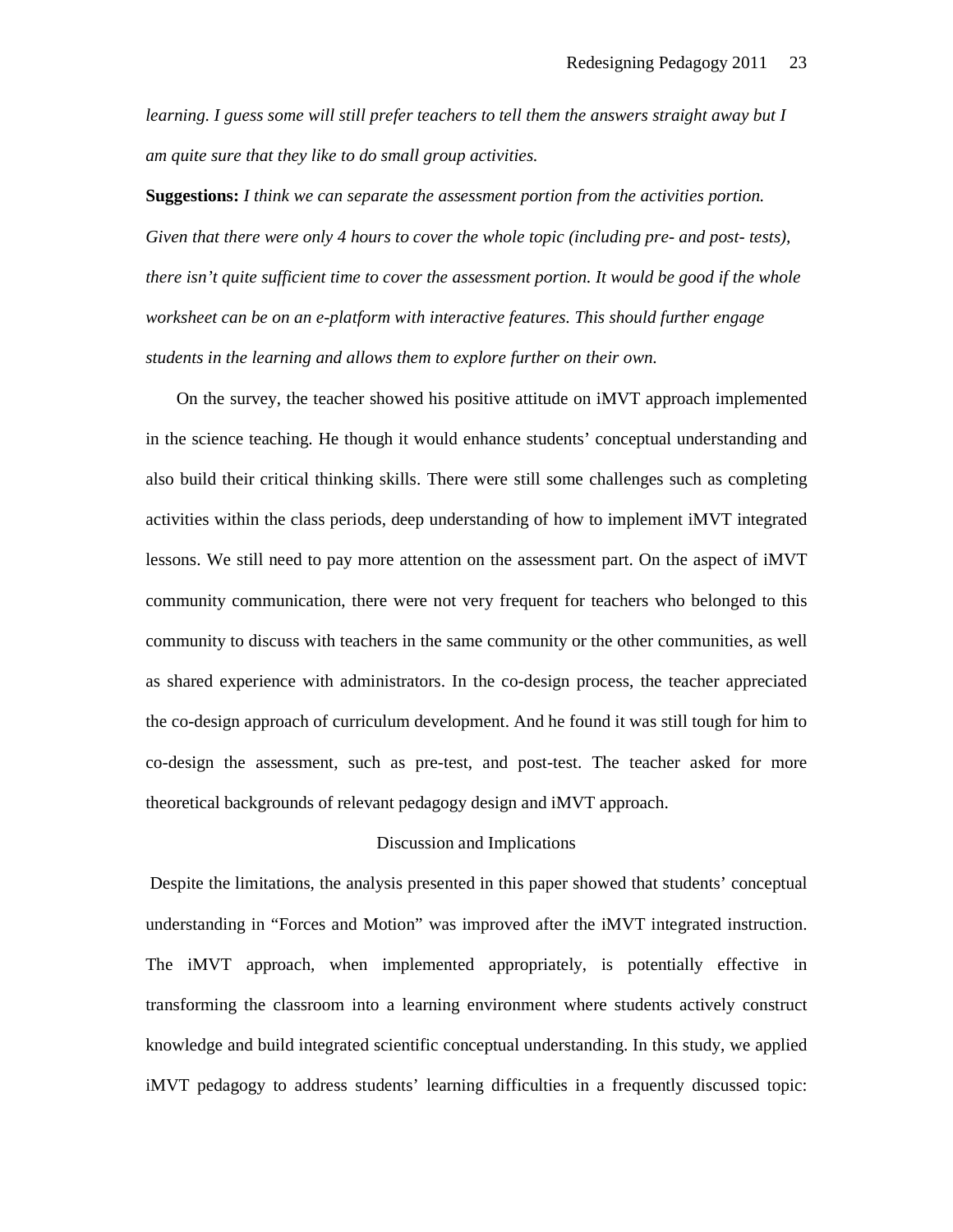Forces and Motion. We developed curriculum materials, implemented teaching intervention, and conducted pre- and post-test, post surveys and interviews. Date collection was concentrated on four main aspects: 1) Students' concepts changes after iMVT teaching intervention. 2) Students modeling performance through different teaching approaches. 3) Students and teacher's attitudes on iMVT approach. 4) Comments and suggestions on the improvement, sustaining and scaling up iMVT approach. In summary, students have had benefits from this approach. From ANCOVA, significant difference of means existed between control and experimental group. Students had less alternative conceptions after iMVT teaching intervention based on the distracter response and correct answers analysis. On the other hand, modeling skills were emphasized on during iMVT integrated teaching (Gilbert & Rutherford, 1998). And iMVT also seeks to encourage students to apply models and modeling approach in problem-solving, use models to express their mental models of science phenomena. Students were provided more chances to build models, execute models and simulations, and observe models compared to students in control group (Schwarz, et al., 2009). The difference of modeling performance reveals these effects: students in experimental group performed modeling task better; they had higher proportion of high quality models, which was most closely similar with conceptual level. An initial conclusion could be drawn that students kept positive attitudes on this teaching and learning approach. They performed interests in some of learning process and inquiry activities, and gave good satisfaction measurements of iMVT approach. Regarding to teachers interview and survey, positive comments and suggestions would improve iMVT pedagogy on aspects of curriculum materials design, teaching approach, and also could be the support for the sustaining and scaling up in science education.

 Because sustaining and scaling up the iMVT pedagogy is a long journey, we would like to share our experience in this iMVT implementation in physics topic. A proposed research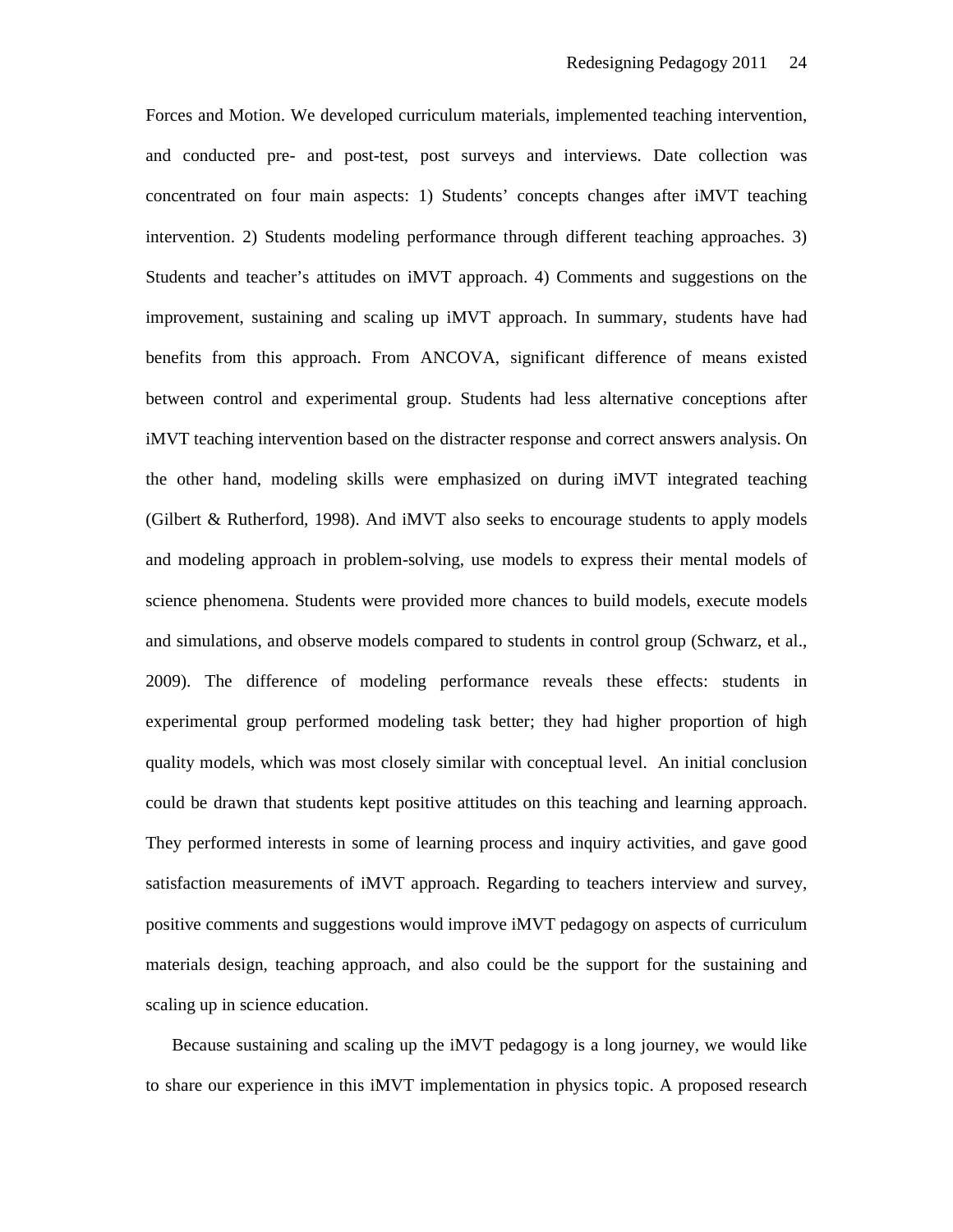framework is created through this iMVT endeavour. See figure 6. The content with the dotted border was the general research methods adopted by researchers in this research. The major procedures includes teacher-researcher working sessions of iMVT pedagogy  $\rightarrow$  co-design iMVT curriculum materials  $\rightarrow$  students' hands on session of computer technology and modeling skills, as well as teacher-researcher working sessions of iMVT implementation  $\rightarrow$ iMVT curriculum implementation. The teachers and students' survey (questionnaire, interview, etc), students' test are conducted before and after teaching intervention. During teaching intervention, researchers will collect more evidence through classroom observation. Data analysis on the test, survey and classroom observation provides feedbacks for improvement iMVT pedagogy research and curriculum implementation. The feedbacks are labelled as the dotted arrows.



Figure 6. A proposed research framework of iMVT pedagogy

## Further Work

In this study, there are mainly multiple factors affected the result and analysis; it is difficult to clearly determine which factor has bigger influence on the results. Below we highlight possible relationships to be as reference of our further work on the study of iMVT pedagogy and its application in real learning context. We refine several aspects on the further work of iMVT implementation: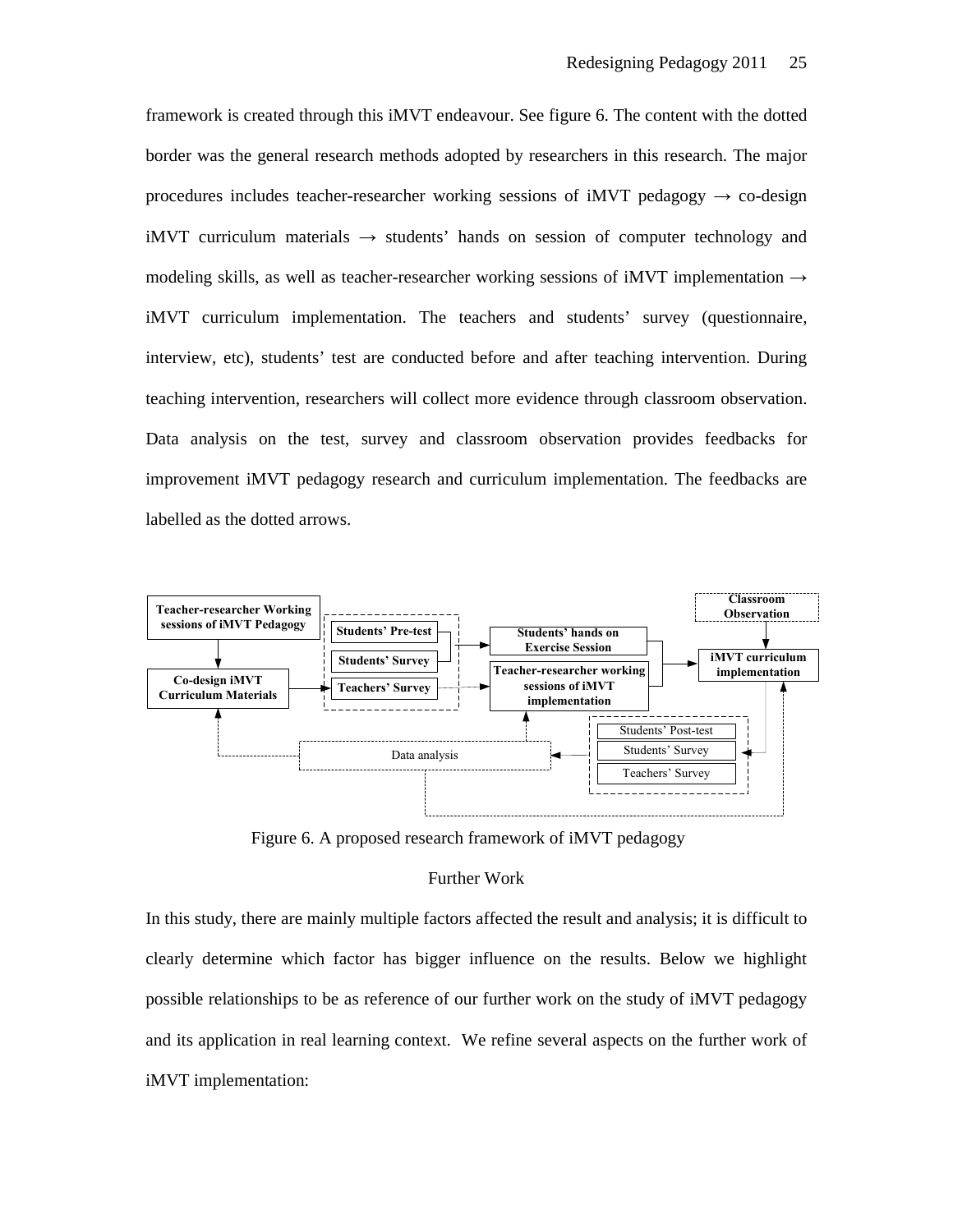## 1) The teacher education of iMVT pedagogy

The workshop includes deep understanding of iMVT pedagogy, the iMVT lesson plan, hand on exercise of simulations, visualizations and modeling tools, co-design approach and iMVT curriculum structure and features. During this workshop, teachers will get more familiar with the theoretical backgrounds of iMVT pedagogy, the rationale and procedures of co-design process as well as the manipulation of existing models and other visualization technologies.

2) The hands-on sessions for developing students' modeling skills

In iMVT teaching intervention, varied modeling practices were not provided for students by considering limited class periods. In further study, there will be more chances for students to take part into the modeling activities which involve making physical models, drawing scientific models, manipulating simulations, and building models by computer-supported modeling tools. These hans-on activities seek to help students to develop basic modeling skills and sophisticated understanding of models and modeling. In the further work, we will concentrate on students' concept of models and modeling, and make in-depth study of students modeling performance after long-term iMVT teaching intervention.

3) The in-depth study of students' cognitive ability

In general, it was found that there was significant improvement of students in experimental class. We also had some preliminary results of the correlation between iMVT approach and quality of models. Further study will be paid more attention on the effectiveness of the iMVT approach in fostering students who have different levels of cognition based on the data from our process videos.

#### 4) Large scale of iMVT teaching intervention

In our study, there are many issues to be covered. Such as curriculum material development and implementation, teaching intervention, instruments design and test, teacher's survey and interview. However, there was limited manpower and research timeslot, we just chose one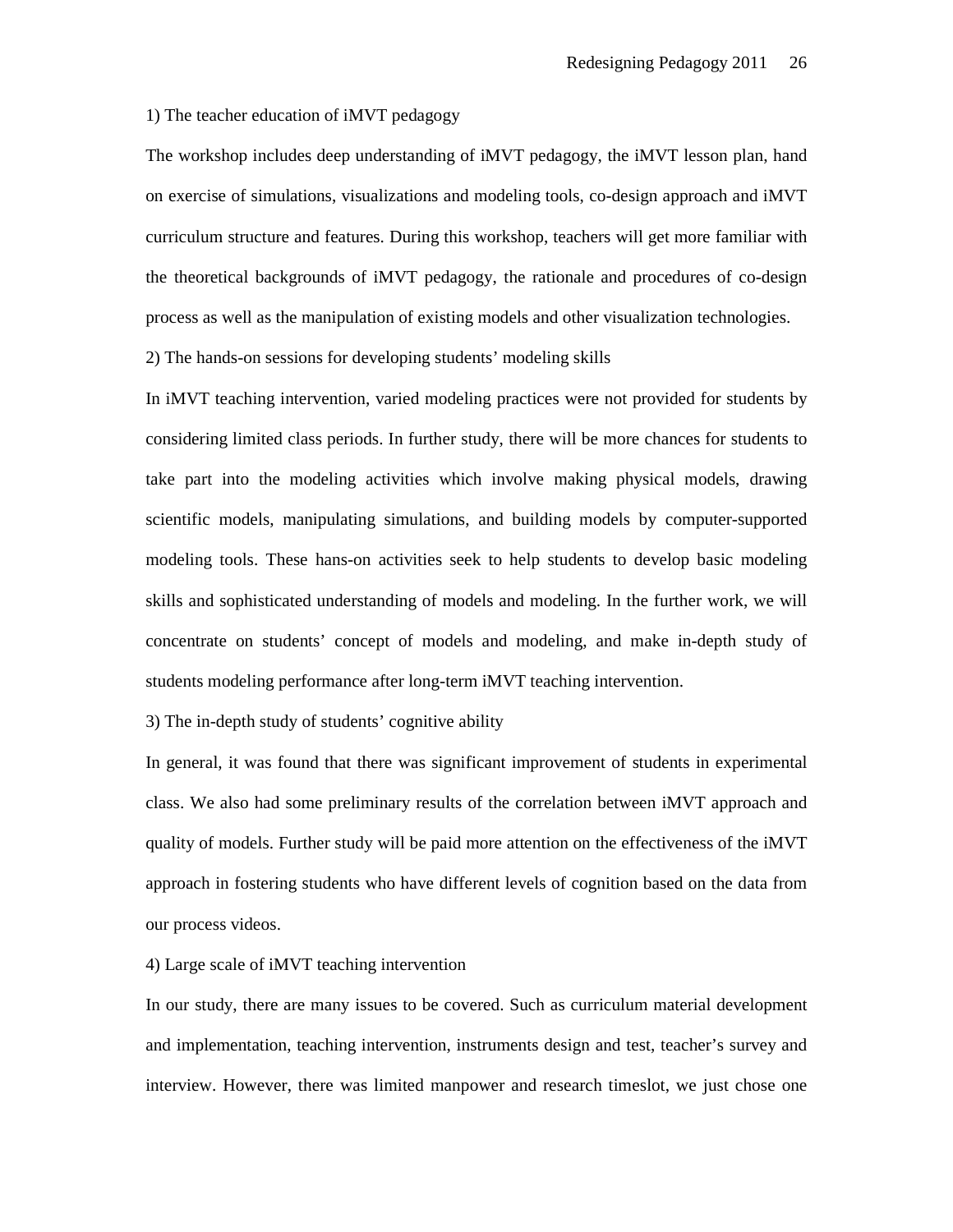physics teacher as the co-designer of curriculum material and the teaching intervention executer. In the further study, more participants from larger scale will be chosen to address to find the effectiveness of iMVT approach and get more feedbacks to improve this pedagogy.

5) The improvement of instruments

On the analysis, we assigned only 5 MCQ and 3 OEQ for students pre- and post-test. Although experimental group had better performance, it was not significant in some questions, such as MCQ-1 and MCQ-5. We also had not enough evidence to support why students in experimental class had higher percentage of distracters in MCQ-1 after teaching intervention. Further discussion will be conducted to explain why students get lower scores of OEQs. We will do further study of correlations between characters of concepts and iMVT features. It will tell us whether iMVT is appropriate for all of topics, or it is better suitable for some specific topics and concepts.

 At present, a network-based system called WiMVT (A Web-based Modeling and Visualization Technology Integrated Inquiry-based Science Learning Environment) is under the development by our research team (B. Zhang, Sun, Mous, & Koh, 2011). With features of model-based inquiry cycle, WiMVT system will integrate iMVT pedagogy into curriculum materials development and implementation. It is proposed to realize iMVT approach through this collaborative learning platform. Scaffolds that support students' quick feedback, synchronous co-constructive modeling, synchronous writing and asynchronous editing are developed. The application of WiMVT platform is expected to improve students' concepts understanding, inquiry skills, reasoning skills, self-regulated learning, and collaborative learning skills. In summary, lessons from teachers' professional developments, empirical studies and the new web-based application will support iMVT research with varied experience in the future. We will make more efforts on sustaining and scaling up iMVT approach in science education.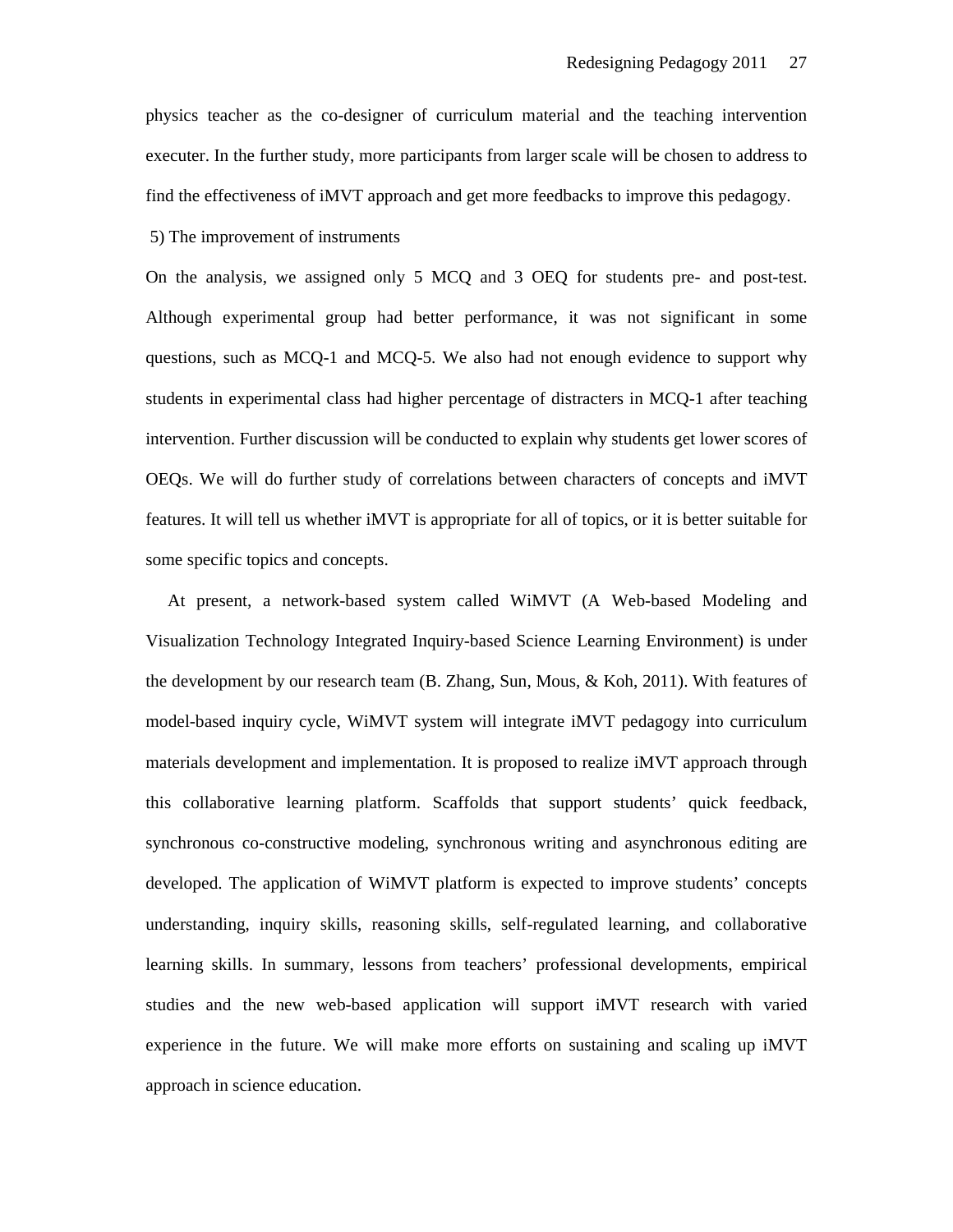## **Acknowledgements**

This research was funded in part by the Office of Education Research at the National Institute of Education, Nanyang Technological University, Singapore (Grant #: OER 22/08ZBH) and National Research Foundation in Singapore (Project #: NRF2009-IDM001- MOE-019, IDM SST Future School-Science project). A part of the data presented here was based on a project report provided by Dr. Lyna Kwan. We would like to thank Dr Lyna Kwan and other team members at Learning Sciences Laboratory in National Institute of Education for their constructive feedbacks. We also would like to thank the science teachers Mr. Kin Chuah, Mr. Glenn Wong, Mdm.Loh Kwai Yin, and students from our collaborating school for working with us on the project.

# **Reference**

- Adbo, K., & Taber, K. S. (2009). Learners' mental models of the particle nature of matter: A study of 16-year-old Swedish science students. *International Journal of Science Education, 31*(6), 757-786.
- Barnett, C. (1991). Building a case-based curriculum to enhance the pedagogical content knowledge of mathematics teachers. *Journal of Teacher Education, 42*(4), 263-272.
- Batliwala, S. (2003). Bridging divides for social change: Practice-research interactions in south Asia. *Organization, 10*(3), 595-615.
- Cartier, J. L., Rudolph, J. L., & Stewart, J. (1999). The nature and structure of scientific models. *Working Paper,* from

http://ncisla.wceruw.org/publications/reports/Models.pdf.

Cheng, M.-F., & Brown, D. E. (2010). Conceptual resources in self-developed explanatory models: The importance of integrating conscious and intuitive knowledge. *International Journal of Science Education, 32*(17), 2367-2392.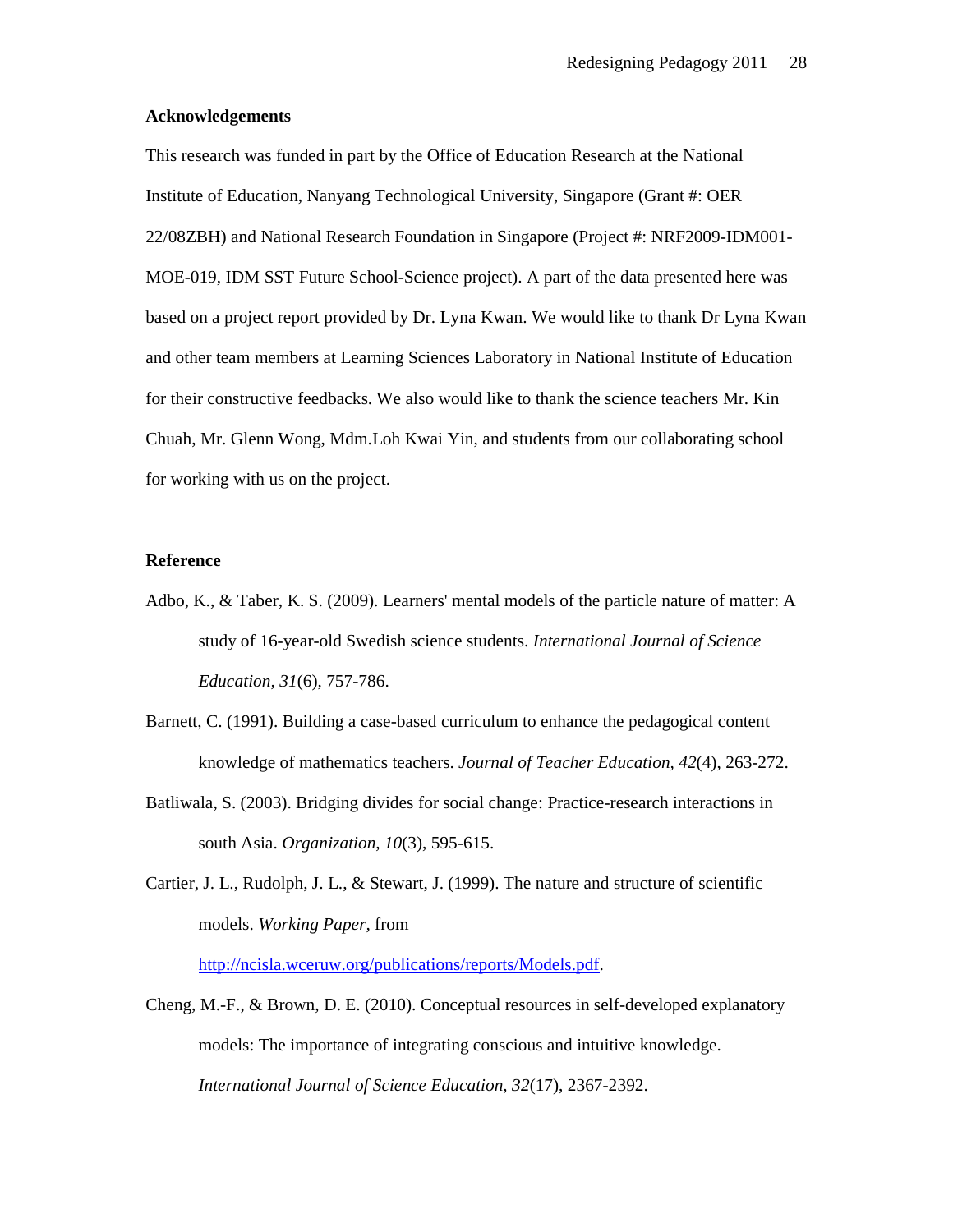- Clayton, C. D. (2007). Curriculum making as novice professional development. *Journal of Teacher Education, 58*(3), 216-230.
- Connelly, F. M., & Ben-Peretz, M. (1997). Teachers, research, and curriulum development. In D. J. Flinders & S. J. Thornton (Eds.), *The curriculum studies reader* (pp. 178- 197). New York: Routledge.
- Edelson, D. C. (2002). Design research: What we learn when we engage in design. *The Journal of the Learning Sciences, 11*(1), 105-121.
- Ergazaki, M., Komis, V., & Zogza, V. (2005). High-school students' reasoning while constructing plant growth models in a computer-supported educational environment Education. *International Journal of Science Education, 27*(8), 909-933.
- Eryilmaz, A. (2002). Effects of conceptual assignments and conceptual change discussions on students' misconceptions and achievement regarding Force and Motion. *Journal of Research in Science Teaching, 39*(10), 1001-1015.
- Galili, I., & Bar, V. (1992). Motion implies force: where to expect vestiges of the misconception? *International Journal of Science Education, 14*(1), 63-81.
- Galili, I., & Bar, V. (1992). Motion implies force: where to expect vestiges of the misconception? *International Journal of Science Education, 14*(1), 63-81.
- Gilbert , J. (1995). The role of models and modelling in some narratives in science learning. Presented at the Annual Meeting of the American Educational Research Association, April 18-22. San Francisco, CA, USA.
- Gilbert, J. K., Boulter, C., & Rutherford, M. (1998). Models in explanations Part 1: Horses for courses?. *International Journal of Science Education, 20(1)*, 83-97.
- Grosslight, L., Unger, C., Jay, E., & Smith, C., L. (1991). Understanding models and their use in science - conceptions of middle and high school students and experts. *Journal of Research in Science Teaching, 28*(9), 799-822.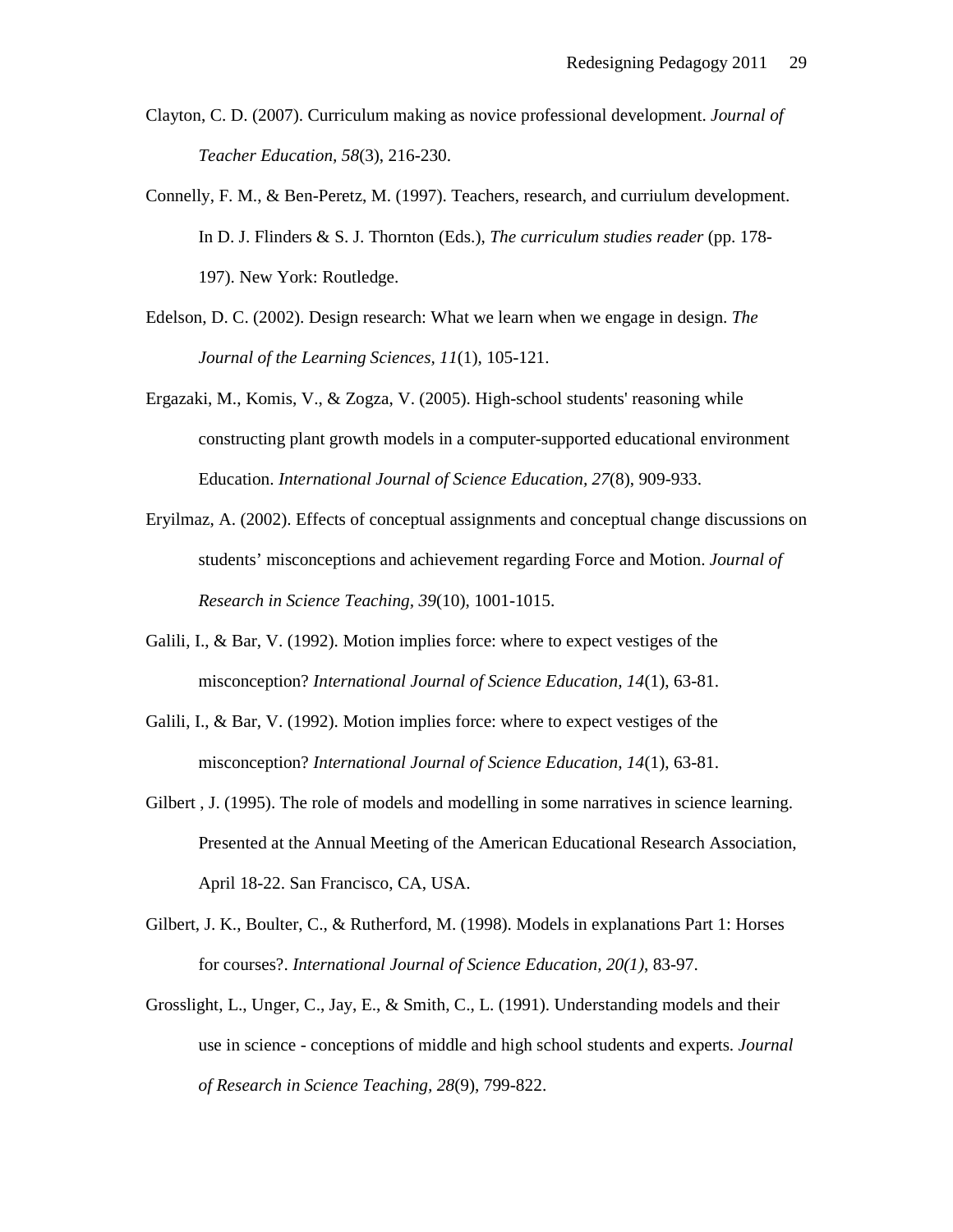- Gunckel, K. L., & Moore, F. M. (2005). Including students and teachers in the co-design of the enacted curriculum. Paper presented at the NARST Annual Meeting, Dallas, Texas.
- Halloum, I. (1997). Schematic concepts for schematic models of the real world: The Newtonian concept of force. *Science Education, 82*(2), 239-263.
- Harrison, A. G., & Treagust, D. F. (2000). A typology of school science models. *International Journal of Science Education, 22*(9), 1011-1026.
- Hestenes, D. (1987). Towards a modeling theory of physics instruction. *American Journal of Physics, 55*(5), 440-454.
- Ingham, A. M., & Gilbert, J. K. (1991). The use of analogue models by students of chemistry at higher education level. *International Journal of Science Education, 13*(2), 193-202.
- Kwan, L., Chuah, C. K., Kit, F. S., & B.H, Zhang. (2010). Forces and Motion. *Student Workbook.* Singapore: National Institute of Education.
- Maldonado, H., & Pea, R. D. (2010). LET's GO! to the Creek: Co-design of water quality inquiry using mobile science collaboratories. Paper presented at the 6th IEEE International Conference on Wireless, Mobile, and Ubiquitous Technologies in Education.
- Osborne, R., Freyberg, P., & Education., H. K. H. (Eds.). (1996). *Learning in science: The implications of children's science*. Hong Kong: Heinnemann Education.
- Ozdemir, G., & Clark, D. (2009). Knowledge structure coherence in Turkish students' understanding of Force. *Journal of Research in Science Teaching, 46*(5), 570–596.
- Penuel, W. R., Roschelle, J., & Shechtman, N. (2007). Designing formative assessment software with teachers: An analysis of the co-design process. *Research and Practice in Technology Enhanced Learning, 2*(1), 51-74.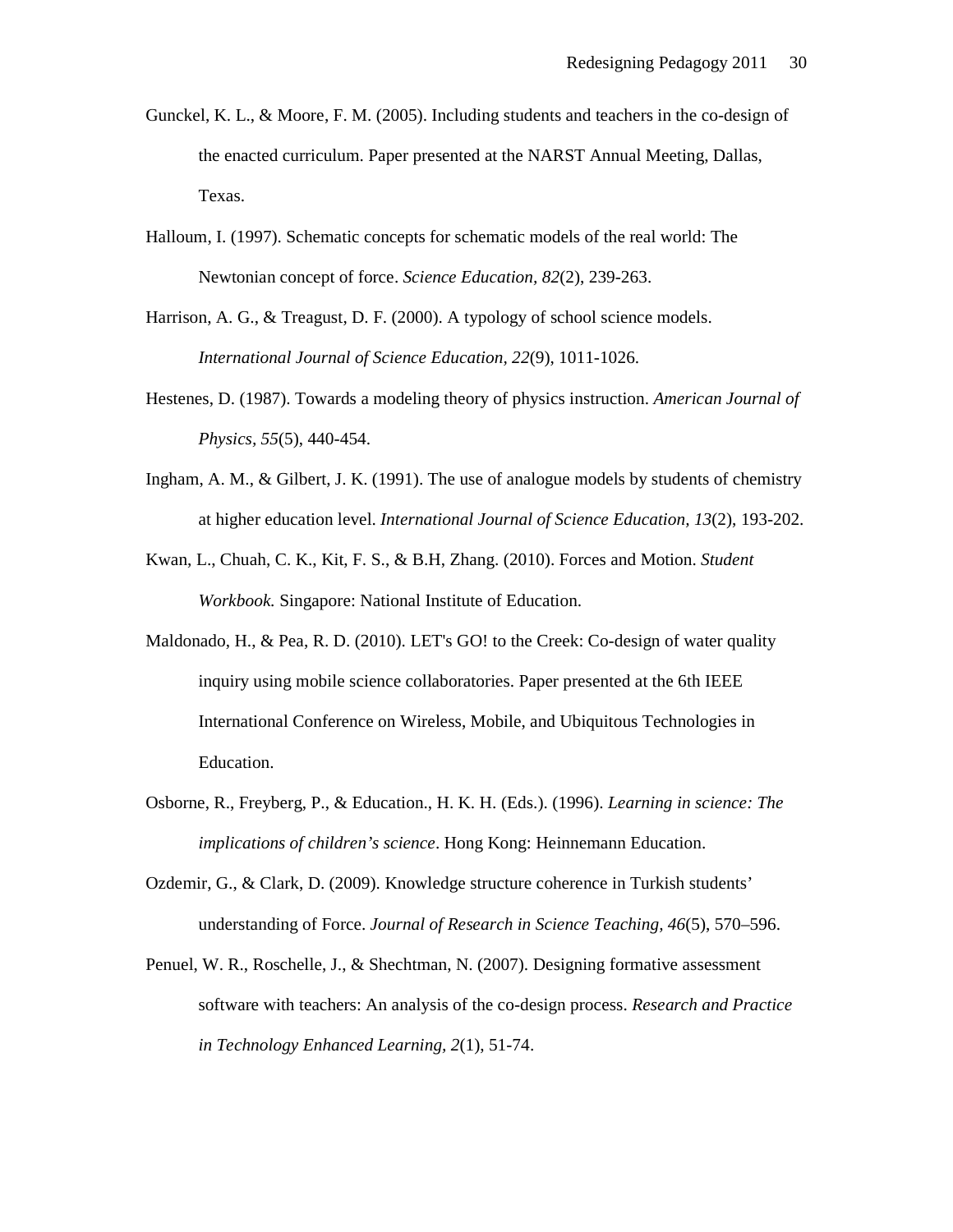- Savinainen, A., Scott, P., & Viiri, J. (2005). Using a bridging representation and social interactions to foster conceptual change: Designing and evaluating an instructional sequence for Newton's Third Law. *Science Education, 89*(2), 175-195.
- Schwarz, C., Reiser, B., Fortus, D., Shwartz, Y., Acher, A., Davis, B., et al. (2009). Models: defining a learning progression for scientific modeling. Paper presented at the Learning Progressions in Science (LeaPS) Conference, June 2009, Iowa City, IA.
- Tao, P.-K., & Gunstone, R. F. (1999). The process of conceptual change in Force and Motion during computer-supported physics instruction. *Journal of Research in Science Teaching, 36* (7), 859-882.
- ÜNAL, S., Coştu, B., & AYAS, A. (2010). Secondary school students' misconceptions of covalent bonding. *Journal of Turkish Science Education, 7*(2), 3-29.
- Wu, H.-K. (2010). Modelling a complex system: Using novice-expert analysis for developing an effective technology-enhanced learning environment. *International Journal of Science Education, 32*(2), 195-219.
- Ye, X., Zhang, B., & Chia, P. C. (2010). *A tripartite model of co-designing for an iMVT integrated science curriculum.* Paper presented at the 18th International Conference on Computers in Education, Putrajaya, Malaysia.
- Ye, X., & Zhang, B. (2011). A tripartite model for co-designing an iMVT integrated science curriculum. Submitted.
- Zhang, B., Liu, X., & Krajcik, J. S. (2006). Expert models and modeling processes associated with a computer-modeling tool. *Science Education, 90*(4), 579-604.
- Zhang, B., Sun, D., Mous, K., & Koh, Q. B. (2011). Developing a web-based modeling and visualization technology integrated inquiry-based science learning environment (WiMVT) for CSCL. In Symposium: Collaboration as Scaffolding: Learning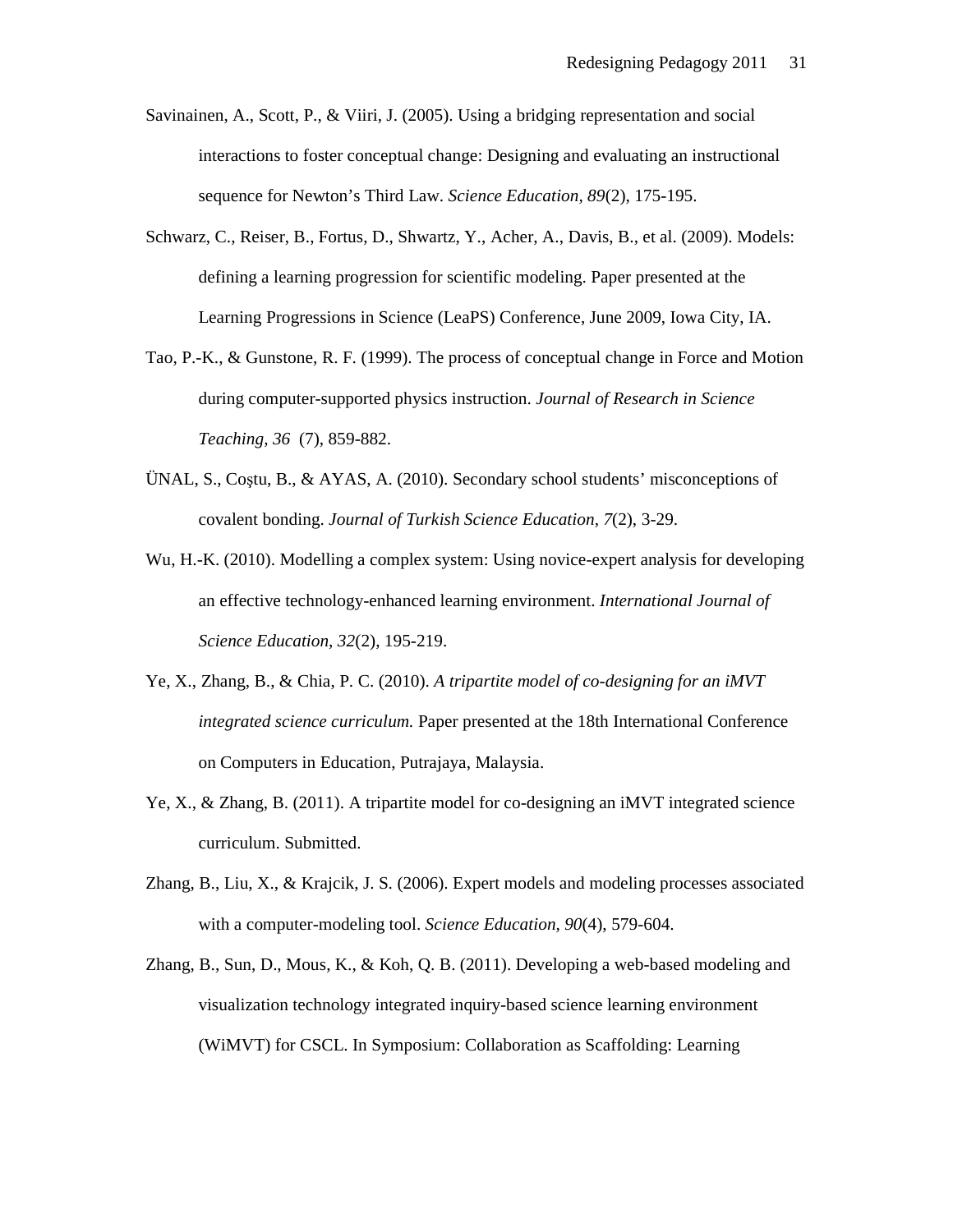Together with Dynamic, Interactive Scientific Visualizations and Computer Models of CSCL 2011. July 4-8, Hong Kong, China.

- Zhang, B. H., Wong, L. H., Chew, L. C., Jacobson, M. J., & Looi, C. K. (2006). Using computer-based modelling for primary science learning and assessment. In NA (Ed.) 32nd Annual Conference of International Association for Educational Assessment Singapore: International Association for Educational Assessment.
- Zhang, B. H., Ye, X., Foong, S. K., & Chia, P. (2010). Developing an iMVT pedagogy for science learning. Paper accepted at the International Conference of the Learning Sciences, Chicago, IL, USA., June 29-July 2.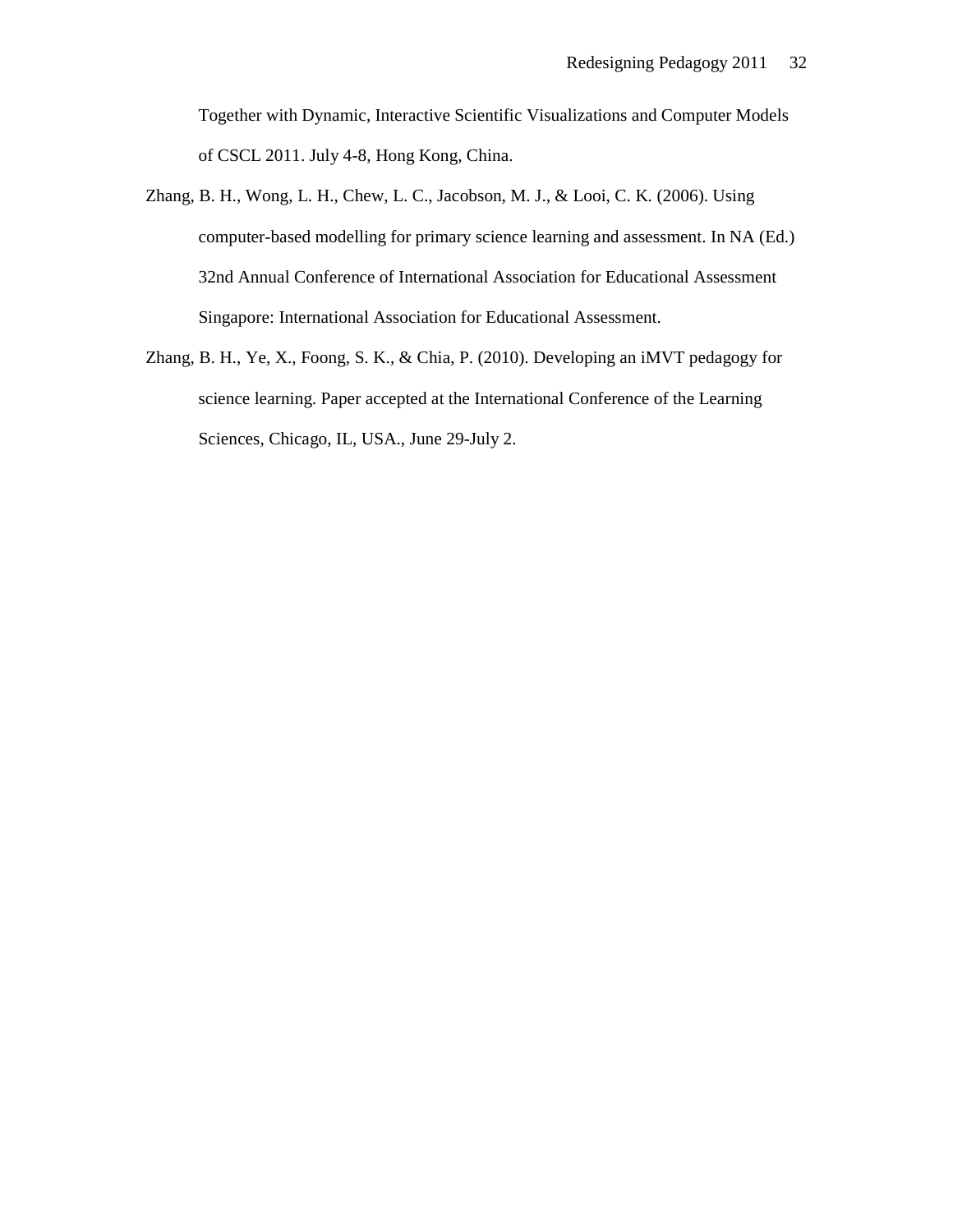Appendix 1: Forces and Motion Quiz

- This quiz consists of 5 multiple-choice questions and 3 open-ended questions.
- Please answer all the questions in 20 mins.
- For all multiple-choice and open-ended questions, consider all situations in the gravitational field of the earth and ignore the air resistance.
- For multiple-choice questions, read the five possible answers carefully and please circle the appropriate answer(s).

If time permits, provide explanations (in drawings and/or words) to support your answers in the spaces provided below each question.

# Personal details

| Name:   | Class/number: | $A$ $\sigma$ $e^{\tau}$ |
|---------|---------------|-------------------------|
| Gender: | Jate:         |                         |

A. Multiple-Choice Questions

- 1. Two metal balls are the same size, but one weighs twice as much as the other. The balls are dropped from the top of a two story building at the same instant of time. The time it takes the balls to reach the ground below will be:
	- a. the same time for both balls. b. half as long for the lighter ball.
	- c. half as long for the heavier ball. d. considerably less for the lighter ball, but not necessarily half as long.
	- e. considerably less for the heavier ball, but not necessarily half as long.
- 2. A large box is being pushed across the floor at a constant speed of 4.0 m/s. What can you conclude about the forces acting on the box?
	- a. If the force applied to the box is doubled, the constant speed of the box will increase to 8.0 m/s.
	- b. The amount of force applied to move the box at a constant speed must be more than its weight.
	- c. The amount of force applied to move the box at a constant speed must be equal to the amount of the frictional forces that resist its motion.
	- d. The amount of force applied to move the box at a constant speed must be more than the amount of the frictional forces that resist its motion.
	- e. There is a force being applied to the box to make it move but the external forces such as friction are not "real" forces. The external forces just resist motion.
- 3. If the force being applied to the box in the preceding question (question number 2) is suddenly discontinued, the box will;
	- a. stop immediately. b. continue at a constant velocity.
	- c. immediately start slowing to a stop.
	- d. increase its speed for a period of time, then start slowing to a stop.
	- e. continue at a constant speed for a period of time and then slow to a stop.
- 4. A boy throws a steel ball straight up. The force(s) acting on the ball until it returns to the ground is (are):
	- a. a constant downward force of gravity only.
	- b. its weight vertically downward along with a steadily decreasing upward force.
	- c. a constant downward force of gravity along with an upward force that steadily decreases until the ball reaches its highest point, after which there is only the constant downward force of gravity.
	- d. a steadily decreasing upward force from the moment it leaves the hand until it reaches its highest point beyond which there is a steadily increasing downward force of gravity as the object gets closer to the earth.